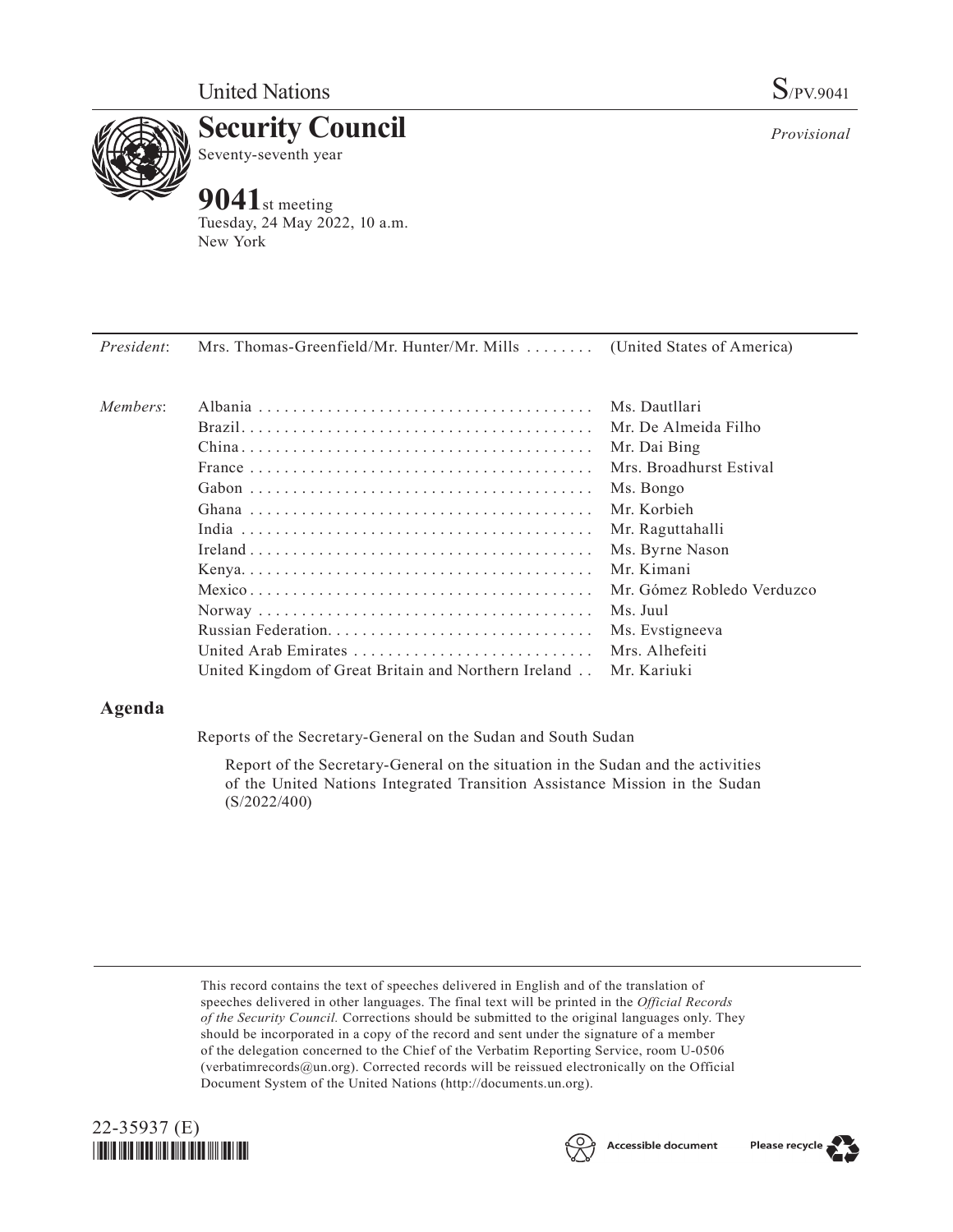*The meeting was called to order at 10 a.m.*

#### **Adoption of the agenda**

*The agenda was adopted.*

**Reports of the Secretary-General on the Sudan and South Sudan**

### **Report of the Secretary-General on the situation in the Sudan and the activities of the United Nations Integrated Transition Assistance Mission in the Sudan (S/2022/400)**

**The President**: In accordance with rule 37 of the Council's rules of procedure, I invite the representative of the Sudan to participate in this meeting.

In accordance with rule 39 of the Council's provisional rules of procedure, I invite Mr. Volker Perthes, Special Representative of the Secretary-General for the Sudan and Head of the United Nations Integrated Transition Assistance Mission in the Sudan, to participate in this meeting.

The Security Council will now begin its consideration of the item on its agenda.

I wish to draw the attention of Council members to document S/2022/400, which contains the report of the Secretary-General on the situation in the Sudan and the activities of the United Nations Integrated Transition Assistance Mission in the Sudan.

I now give the floor to Mr. Perthes.

**Mr. Perthes**: I am grateful for the opportunity to brief the Security Council once again on the situation in the Sudan. Since I last briefed the Council (see S/PV.9006), the overall situation has remained precarious, with much at stake, including the Sudan's political, social and economic stability. Time is short for the Sudanese to reach a political solution to forge a way out of this crisis.

Following the establishment of a trilateral mechanism to facilitate intra-Sudanese talks, the African Union (AU), envoys from the Intergovernmental Authority on Development (IGAD) and I have stated that those talks can succeed only in a conducive environment. We have also said that it is up to the Sudanese, particularly the authorities, to create that environment. And indeed, since I last briefed the Council on this subject in March, some positive steps have been taken in that regard. From late March through today, the Sudanese authorities have released 86 detainees, including high-profile officials affiliated with the work of the Committee to Dismantle the 30 June 1989 Regime and Retrieve Public Funds, and violence by security forces against protesters appears to have decreased overall, even if violations, regretfully, still occur.

I have commended the recent release of detainees as an important step towards creating conducive conditions and rebuilding trust. However, approximately 110 persons reportedly remain in detention in Khartoum, Port Sudan and elsewhere. On Saturday, another protester was killed by security forces. If the authorities want to build trust, it is essential that those responsible for violence against protesters be held to account.

It is time for all violence to end. We have urged the authorities to reach out to the public and make clear that they support dialogue as the only way to a reach a political solution. Let me use this forum to call on the military leadership and the Sovereign Council to make an announcement that, in order to make this dialogue happen, they will release the remaining detainees, cease arbitrary arrests and, importantly, lift the state of emergency, without limitations.

Demands for change and for the restoration of the democratic transitional process continue, with largely peaceful protests. Moreover, a growing number of Sudanese parties and political coalitions have come forward with initiatives to solve the political crisis. The resistance committees in Khartoum state have completed their political charter and are engaging in dialogue with committees in the other states. As the Sudan continues to confront further uncertainty, there is a shared sense of urgency, and many parties are seeking common ground and are increasingly open to dialogue. There is also growing recognition of the need for civilian-military dialogue on a way out of the crisis, and there is more public debate around this issue.

Against that backdrop, the trilateral mechanism of the AU, the United Nations and IGAD held initial talks with key components of Sudanese society and the political scene throughout April, the month of Ramadan. That included political parties and coalitions, representatives from resistance committees, youth, the military, armed groups, Sufi leaders, women's groups and academics. The aim was to canvass the views of the stakeholders on the substance and format of a Sudanese-led and -owned talks. Almost all components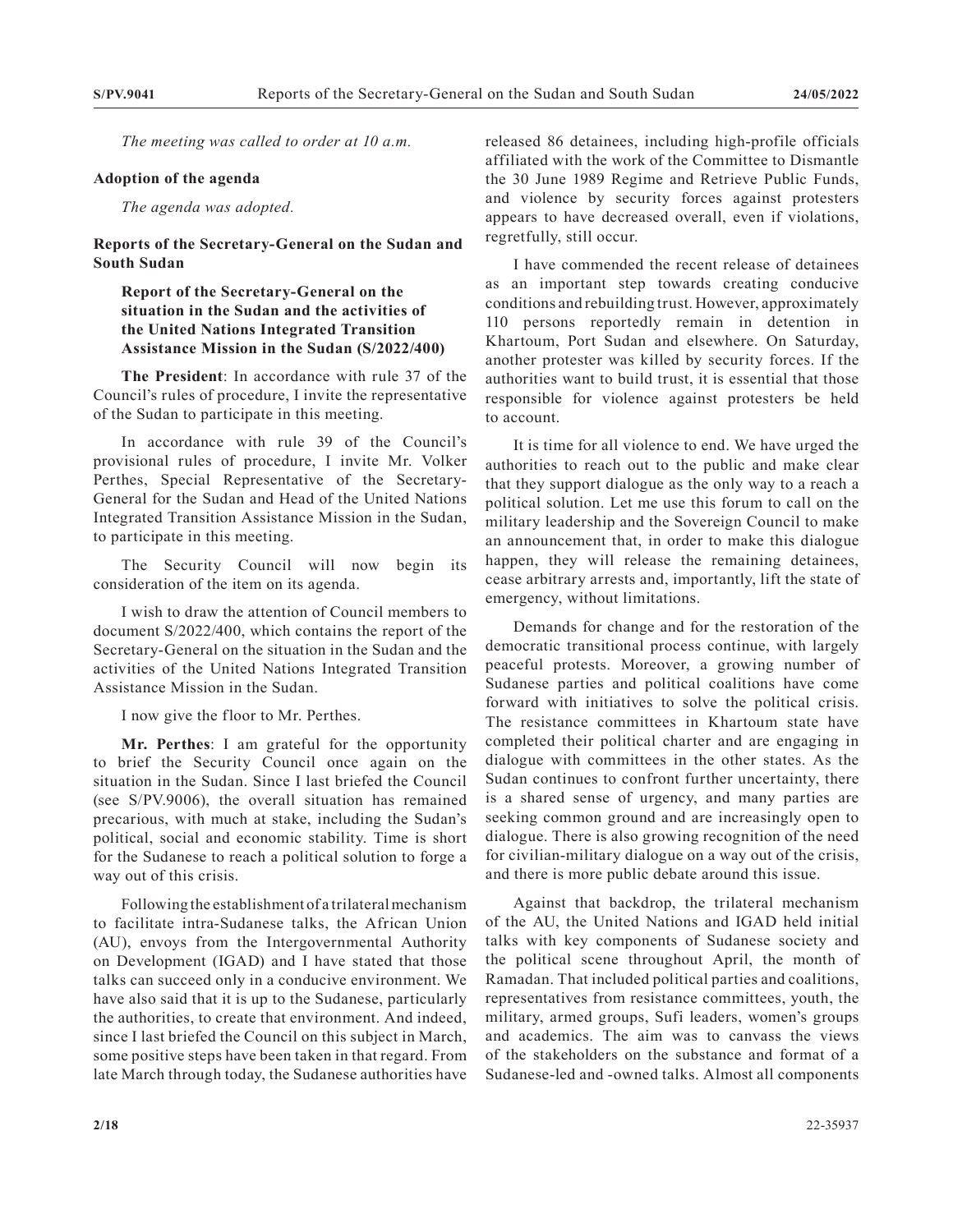have shown willingness to engage positively with our facilitation efforts. At the same time, some key stakeholders continue to reject face-to-face talks with other counterparts or prefer to participate indirectly.

In the aftermath of the initial release of detainees and a reduction in violence, we therefore began a process of indirect substantive talks between the parties on 12 May. Core issues include the terms and composition of key constitutional organs, the future relationship between the military and civilian components and the mechanism and criteria for the selection of a Prime Minister. Forging shared understandings around those issues will help chart a way out of the crisis and address the institutional vacuum left in the wake of the coup. Once a sufficiently conducive environment is in place, the trilateral mechanism will convene the key stakeholders around a negotiating table. That can and should happen without further delay. But I want to make it clear that there are also spoilers who do not want a transition to democracy or who refuse a solution through dialogue. The Sudanese parties should not allow them to undermine the opportunity of finding a negotiated exit to the crisis and thereby enabling an agreed-upon Government to be appointed with a work programme for the remainder of the transition period.

I also want to say that the trilateral mechanism is robustly supporting the inclusion of women in the political process. We strongly encourage the parties to include at least 40 per cent women in their delegations, which is in line with the Sudan's Constitutional Document. At the same time, via a Sudanese-led process, we have facilitated the inclusion of a delegation of women from all over the Sudan, who bring together expertise, legitimacy from their own communities and diversity in terms of age, regional background and political orientation.

The lack of a political agreement and of a fully functional Government so far is also affecting the security situation. Recent events in Darfur, including the destruction and displacement in Kreinik locality and the ongoing violence in El Geneina between 22 and 26 April, have once again exposed the deficiencies in the State's ability to provide security and protection for civilians. I briefed this Council on those events in closed consultations on 27 April. Since that briefing, relative calm has been restored to the area. Government forces and several high-level delegations were deployed to address the violence, and a cessation of hostilities agreement was signed in El Geneina on 29 April

between the conflicting Arab and Masalit communities. The Permanent Ceasefire Committee, chaired by the United Nations Integrated Transition Assistance Mission in the Sudan (UNITAMS), has engaged to de-escalate tensions and has launched an investigation into possible ceasefire violations in the context of those events following the submission of formal complaints by the parties.

The risk of a new outbreak of violence nonetheless remains high. Despite the tragic nature of those events and the heinous crimes committed against civilians, it was encouraging to see that armed groups and the regular forces have accepted the notion of using the Permanent Ceasefire Committee as a joint institution to resolve the conflict. Ultimately, the protection of civilians requires that the root causes of the conflict be addressed, including problems related to decades-long marginalization, land issues and the return of internally displaced persons and refugees. In the meantime, however, physical protection must be provided, and must be a priority for the Sudanese Government and for the regional and state Governments in Darfur. UNITAMS continues to regularly advise and train members of the Sudanese Police Force in community policing, sexual and gender-based violence protection and the protection of civilians more generally.

The Sudanese authorities have also made significant progress in setting up the joint security-keeping force in Darfur, as provided for in the Juba Peace Agreement. A first batch of 2,000 personnel from signatory armed movements will complete their 90-day training at the end of this month and be deployed to North, West and South Darfur. The Government has agreed to give them a regular salary on a par with that of the soldiers of the Sudanese Armed Forces once they graduate. In addition, a group of 80 officers has been selected from that batch to receive further training and then be integrated into the regular forces. My Mission is currently providing training to non-commissioned officers from that group on human rights, international humanitarian law and the protection of civilians. Going forward, adequate logistical support will be required to operationalize the assembly areas for armed groups and make further progress on the deployment of the joint security-keeping forces. Once a political agreement is reached, additional material support will be required from the international community to implement other aspects of the Juba Peace Agreement, including key protocols that address the root causes of the conflict.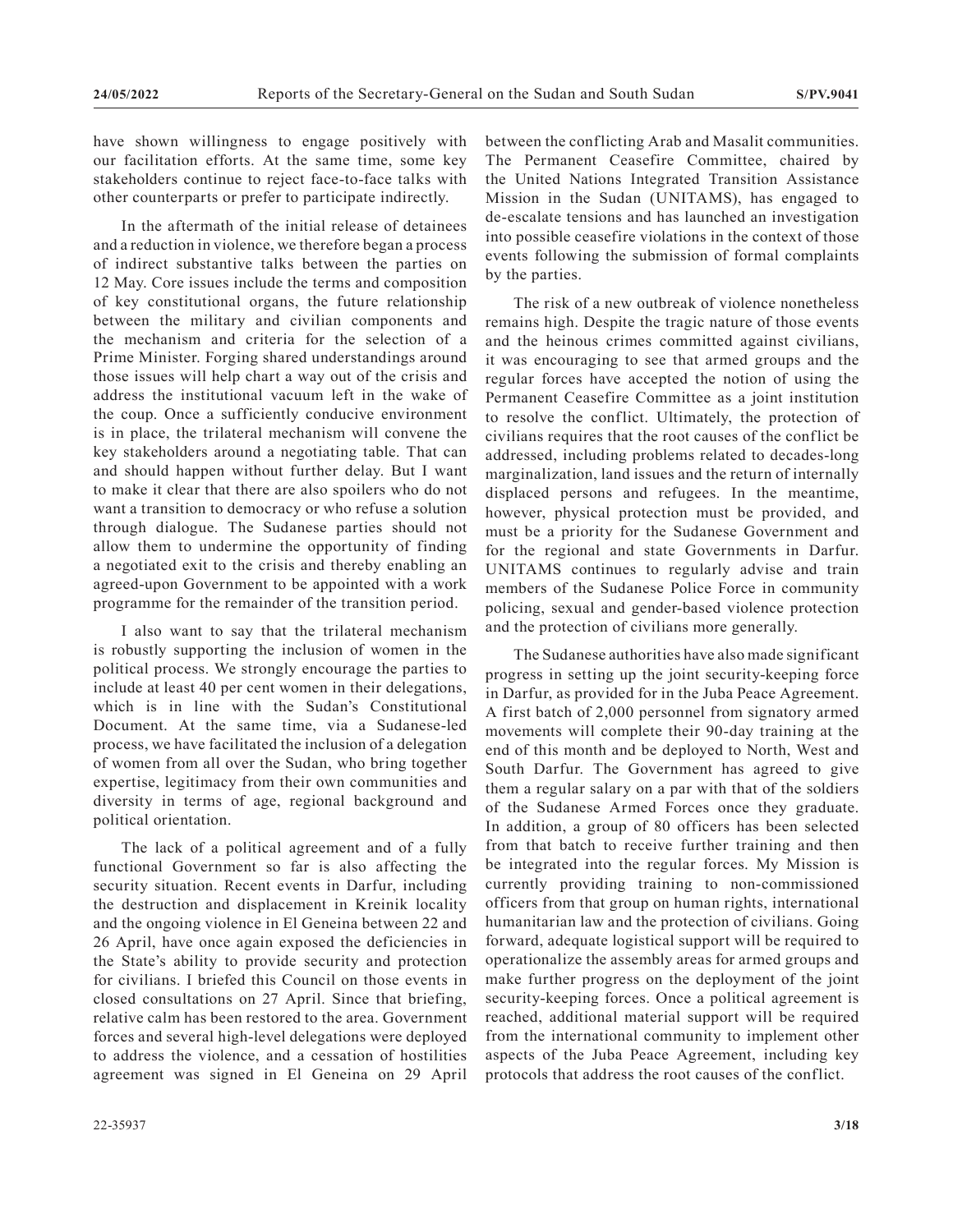The political stalemate continues to exact a heavy socioeconomic toll. Humanitarian needs are growing, and they are having a significant impact on the most vulnerable. That, coupled with global geopolitical factors, continues to drive up prices for basic goods in the Sudan. In April, staple food prices increased by an average of 15 per cent compared to the previous month and remained 250 per cent higher than last year. The combined effects of political instability, economic crisis, poor harvests and global supply shocks are having a disastrous impact on inflation and the affordability of food. The number of Sudanese facing acute hunger is projected to double to about 18 million by September this year. The Office for the Coordination of Humanitarian Affairs has allocated \$20 million for this from its Central Emergency Response Fund, and donors continue to provide humanitarian assistance. However, the 2022 humanitarian response plan has been funded at only an abysmal 13 per cent.

In the absence of a political agreement to restore constitutional legitimacy, much international development assistance and engagement by international financial institutions has remained on pause. Some donors have also placed restrictions on assistance that goes through State systems to reach public-sector workers such as teachers and health-care providers. While the primary responsibility for changing those dynamics lies with the Sudanese stakeholders, I am concerned about the long-term consequences as we watch the further erosion of the Sudan's already fragile State capacity and human capital.

The Sudan also runs the risk that critical assistance from the International Development Association's 19 funding programme, which had been allocated to the Sudan as part of the Heavily Indebted Poor Countries Initiative, will be reallocated to other countries by the end of June if a political solution to the crisis is not reached. Additionally, some donor States have warned that international financial support for the Sudanese Government, including debt relief, will not resume without a credible civilian Government. If a solution to the current impasse is not found, the consequences will be felt beyond the Sudan's borders and for an entire generation. That is a message that I and the two Envoys continue to convey to Sudanese interlocutors. Ultimately, it is up to the Sudanese to agree on a way out of the crisis.

The crisis facing the Sudan is home-grown and can be resolved only by the Sudanese. A solution is needed. Most Sudanese stakeholders realize that the geopolitical environment is becoming more challenging and that the gaze of the international community has been deflected from the Sudan. They therefore expect the trilateral mechanism to facilitate the difficult process of finding a consensus on a path out of the crisis. Too much is at stake, and too many hopes and aspirations are affected. I urge the Sudanese to seize this opportunity. I remain grateful for the support of the international community, and particularly the members of the Council, for our efforts.

#### **The President**: I thank Mr. Perthes for his briefing.

I would like to draw the attention of speakers to paragraph 22 of the latest note by the President of the Security Council (S/2017/507) on its working methods, which encourages all participants in Council meetings to deliver their statements in five minutes or less, in line with the Security Council's commitment to making more effective use of open meetings.

I shall now give the floor to those members of the Council who wish to make statements.

**Mr. Kariuki** (United Kingdom): I would like to thank Special Representative of the Secretary-General Perthes for his briefing and for the continued work that he and his team are doing in the most difficult of circumstances. I would also like to welcome our new Sudanese colleague and the participation of the Sudanese delegation in today's meeting.

I would like to make three points in response to what we have just heard today. First, the United Kingdom regrets the lack of progress in resolving the political crisis created by the coup d'état of 25 October. We deplore the fact that almost 100 protesters have been killed since October and urge an immediate end to the violence. We fully support the joint efforts of the United Nations Integrated Transition Assistance Mission in the Sudan (UNITAMS), the African Union and the Intergovernmental Authority on Development (IGAD) to facilitate a Sudanese-led process to resolve the political crisis. For that to be successful, the Sudanese military needs to make progress on confidence-building measures, including the release of all political detainees, an end to the excessive use of force against protesters and the lifting of the state of emergency. We urge all Sudanese stakeholders to engage in good faith with the tripartite process and make the compromises needed to realize the Sudanese people's legitimate demands for freedom, peace and justice.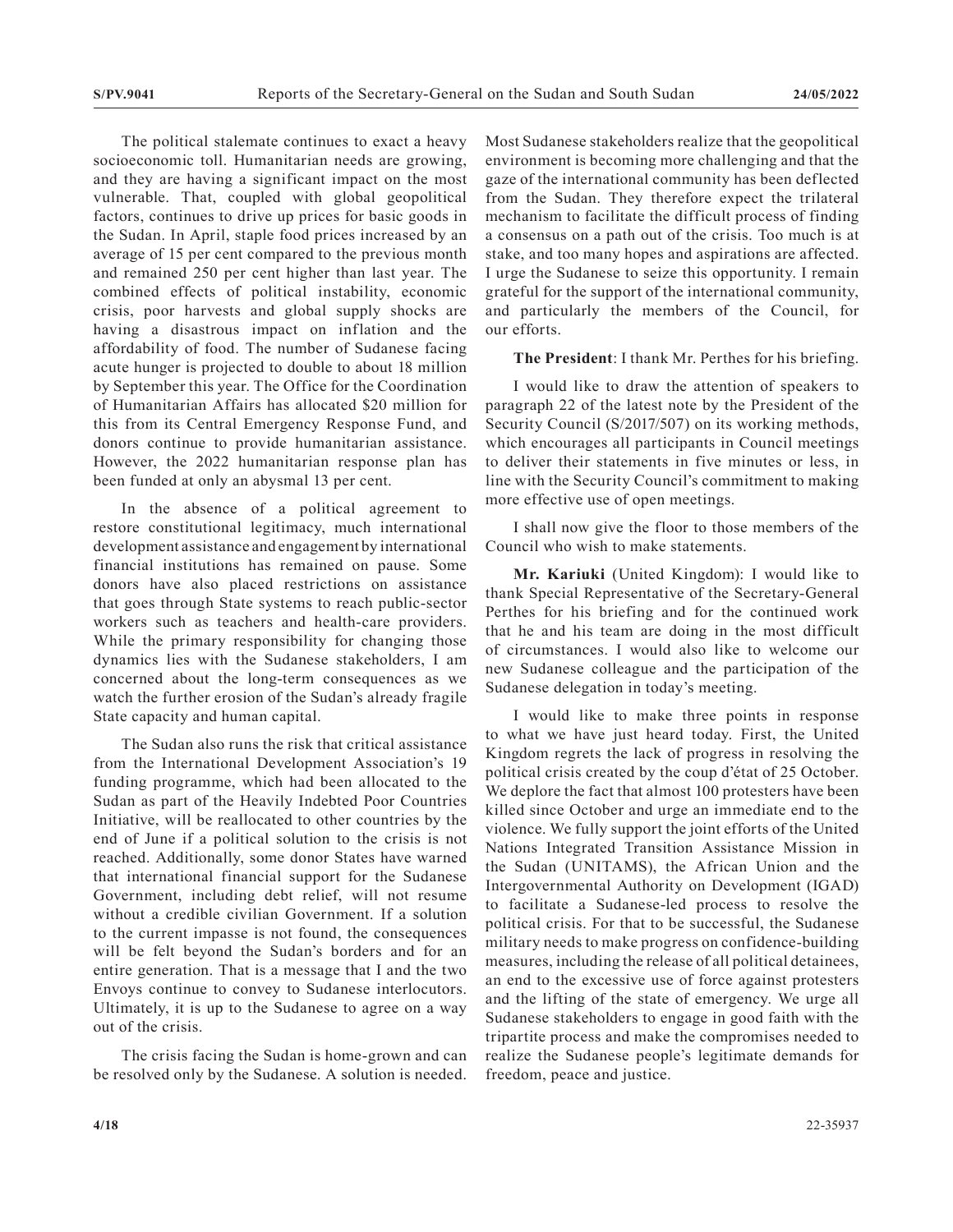Secondly, I want to emphasize that this is not a matter that concerns only the Sudan's political elites. Political progress will be vital to alleviating the economic hardship and humanitarian suffering of the Sudanese people. The restoration of a credible civilianled Government will create the conditions for muchneeded economic reforms and for international support, including debt relief, to resume. But as the political crisis drags on, the scale and intensity of the violence across the Sudan, including in Darfur, has also increased. We welcome the efforts made by the signatories to the Juba Peace Agreement to stand up the joint securitykeeping force and, with the support of UNITAMS, to operationalize the Permanent Ceasefire Committee in Darfur. However, further steps are urgently needed to fully implement the Juba Peace Agreement and address the root causes of conflict if Darfur is to achieve sustainable peace.

Thirdly, I would like to emphasize that UNITAMS has the full support of the United Kingdom in its efforts to implement all of its mandated tasks. We look forward to working with Council members to renew the mandate in the coming weeks. The mandate should reflect the realities in the Sudan and enable UNITAMS to provide the support that the Sudan requires. UNITAMS can provide that support only in partnership with the Sudan. We therefore call on the Sudanese authorities, through a return to a civilian-led transition, to ensure that the right structures and interlocutors are in place for a productive and sustainable partnership.

In conclusion, the Council is committed to supporting the Sudanese people in their journey to democracy and ending conflict after decades of misrule and violence. The United Kingdom will continue to uphold its commitments and urges full support for the joint United Nations-African Union-IGAD process as the best way to deliver that.

**Mr. Kimani** (Kenya): I have the honour to deliver this statement on behalf of the three African members of the Security Council — Gabon, Ghana and my own country, Kenya (A3).

I thank the Special Representative of the Secretary-General, Mr. Volker Perthes, for his briefing and welcome the participation of the representative of the Sudan in today's meeting.

As we meet today, the Sudan continues to experience serious economic, security and political challenges that have created a situation of uncertainty regarding the future. The patience and resilience of the Sudanese people continue to be tested. The hopes and aspirations that accompanied the adoption of the 2019 Constitutional Declaration and the signing of the Juba Peace Agreement are waning. However, the people of the Sudan have a long history of tolerance of one another and of commitment to seeking home-grown solutions in difficult times. The A3 therefore remains confident that they will find a quick solution to the current political impasse in a manner that safeguards its national security and that of the region. The focus of our statement is on four issues — the situations on the political, security and economic fronts, and the mandate of the United Nations Integrated Transition Assistance Mission in the Sudan (UNITAMS).

With regard to the political situation, the A3 welcomes the commencement of the second phase of the intra-Sudanese dialogue with the facilitation of the trilateral mechanism of the United Nations, the African Union and the Intergovernmental Authority on Development. We take note that significant ground was covered during the first phase of consultations, facilitated by UNITAMS. The A3 appeals to all Sudanese actors, civilian and military, to take advantage of that platform and move expeditiously and unconditionally to dialogue and to agreeing on a viable democratic transition. The Sudanese authorities have a fundamental responsibility to create an environment conducive to viable political dialogue. We welcome the release of some political detainees as a critical confidence-building measure in that regard. We emphasize the imperative for the dialogue to be inclusive and to give special consideration to the participation of women and youth, who were the pillars of the 2019 revolution, as well as other marginalized groups and communities.

On the security front, the A3 remains deeply concerned about the recurrent outbreaks of intercommunal violence in Darfur and other parts of the country. While we welcome the steps taken by the Government of the Sudan to respond to the situation, more efforts are needed to sustainably address the root causes of the conflicts. In that regard, we urge the Government and all the parties involved to expedite the implementation of all activities and programmes under the National Plan on the Protection of Civilians and the Juba Peace Agreement. We urge the international community to continue to extend much-needed diplomatic, technical, financial and logistical support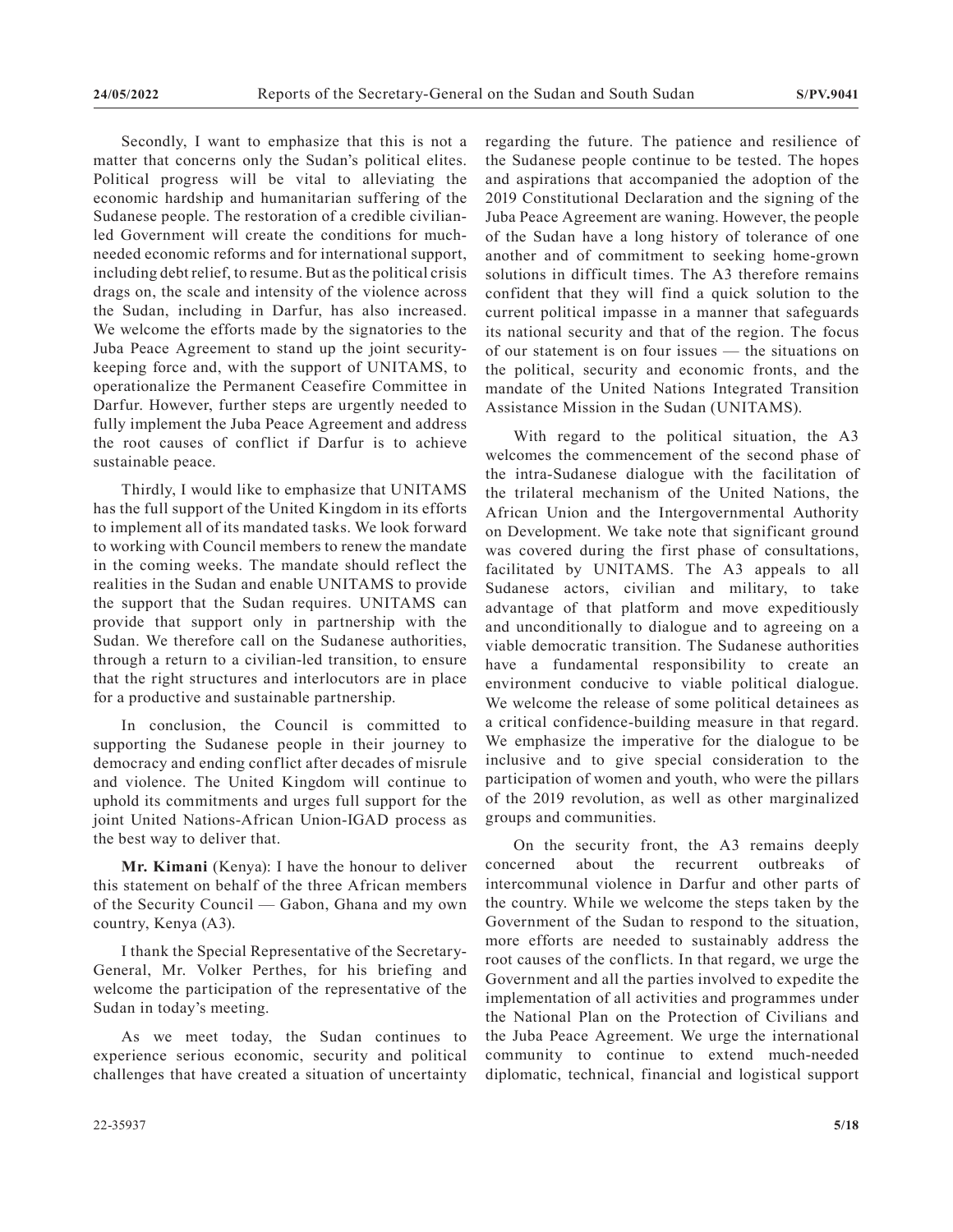in that regard. We welcome the progress made on the Permanent Ceasefire Committee and the joint securitykeeping force, including the assembling and initial training of the 2,000 members of armed movements in Darfur.

The A3 is also deeply concerned about the rapid deterioration of economic conditions and the worsening humanitarian situation in the country. Indeed, the lack of progress on the political track risks wiping out the initial gains made through economic and structural reforms. The already dire humanitarian situation in the Sudan has been aggravated by the economic crisis, the adverse effects of climate change, food insecurity, the rise in the number of cases of coronavirus disease — with only 7 per cent of a population of 46 million fully vaccinated — intercommunal violence, the prolonged displacement of populations and a refugee crisis. The A3 joins the appeal by the Secretary-General for exceptional modalities to support vulnerable communities and protect human and social capital through continued international assistance for the Sudan.

We commend the efforts of the international humanitarian donors continuing to provide vital assistance. We urge the Sudanese authorities to facilitate unhindered humanitarian access to all in need, especially in the conflict-affected regions. During this time of a global food crisis, and as we wait and hope for the political track to bear fruit, the A3 urges the international donor community and international financial institutions to reconsider the temporary suspension of aid to the Sudan and to continue their support programmes and projects to sustain the lives and livelihoods of the civilian population.

Last but not least, in view of the current circumstances, the A3 believes that the UNITAMS mandate remains valid and relevant. We therefore support the renewal of the mandate, including its four main objectives. What is critical is for the Council to build the Mission's capacity to effectively and efficiently implement its mandate. We call on UNITAMS to continue working closely with the Sudanese authorities to facilitate the expeditious implementation of the identified plans and programmes. We also reiterate that all programmes and initiatives should be determined based on the needs and priorities identified by the Sudan.

In conclusion, the A3 reaffirms its solidarity with the people of the Sudan and expresses its commitment to continuing to support their endeavour to achieve sustainable peace, security and greater economic development.

**Mrs. Alhefeiti** (United Arab Emirates) (*spoke in Arabic*): At the outset, I would like to thank Mr. Perthes, the Special Representative of the Secretary-General, for his briefing on the latest developments in the Sudan and for his tireless efforts. We reaffirm the importance of the joint work of the United Nations Integrated Transition Mission in the Sudan (UNITAMS), the African Union and the Intergovernmental Authority on Development in facilitating the indirect intra-Sudanese talks that started this month. We also welcome the Permanent Representative of the Sudan, Ambassador Mohamed, to his first Council meeting. As we consider the renewal of the UNITAMS mandate in early June, on which we look forward to constructive consultations, we would like to share three key observations.

First, regarding the political process, the United Arab Emirates welcomes the concerted tripartite efforts to engage with Sudanese political parties and stakeholders. That approach demonstrates the potential for the active engagement of regional actors in helping Sudanese stakeholders to forge a common understanding and build consensus on the main tracks of the Sudan's transitional process, which include transitional constitutional arrangements, the selection of a Prime Minister and Cabinet, Government programmes and an electoral timeline.

We also view the recent release of several political detainees as a step towards building trust and confidence between the Sudanese parties and helping to pave the way for the indirect talks between them. We stress the importance of ensuring the meaningful participation of women and young people throughout the process in order to enable the transitional period to make sustainable progress. The United Arab Emirates also emphasizes that the process must remain Sudanese-owned and -led so that it can truly fulfil the aspirations of the Sudanese people.

Secondly, in light of the alarming economic situation, we believe that debt-relief packages and development assistance from international financial institutions and other international donors remain critical to preventing the Sudan's economy from collapsing. As the international community considers how best to assist the Sudan through the political process, we must ensure that the urgency of the current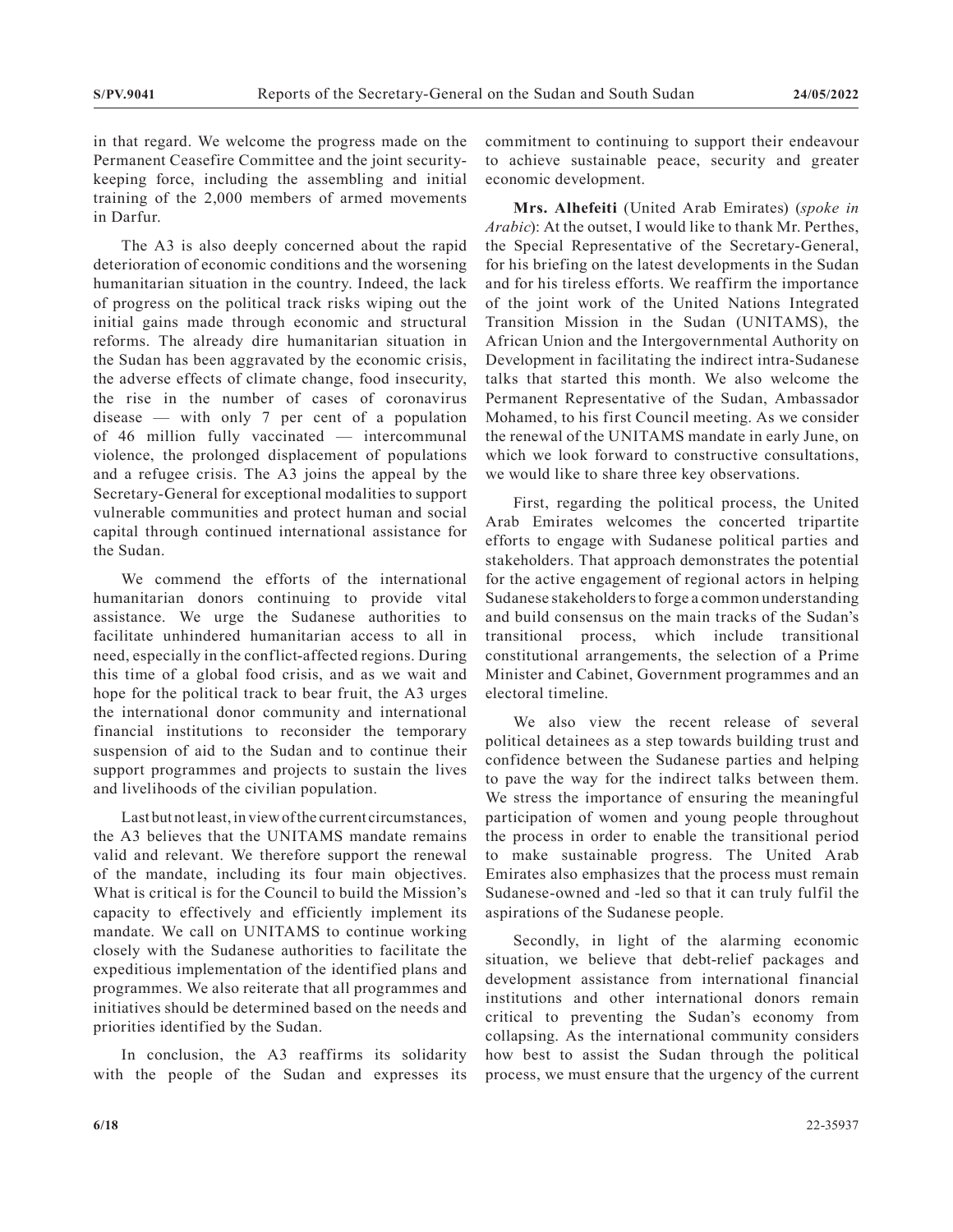economic situation is taken into account, especially given its severe impact on the lives and livelihoods of the Sudanese people.

The United Nations estimates that 39 per cent of the Sudan's population will be food-insecure by September, while the existing humanitarian response plan is currently only 10 per cent funded. In addition, the continued suspension of international assistance is making the dire economic situation in the Sudan even worse, exacerbated as it already is by current geopolitical tensions, climate change and the disruption of the agricultural season.

Thirdly, we are aware of the important steps taken by the Sudan to address its current security challenges, including efforts to de-escalate tensions in the Darfur region, where recent clashes have claimed many lives. In that context, we are encouraged by the Government's efforts to move forward with transitional security arrangements for Darfur under the Juba Peace Agreement, including the gradual operationalization of the Permanent Ceasefire Committee, which has a critical role to play in investigating ceasefire violations.

In conclusion, we continue to underscore the need to support the Sudan in its efforts to achieve sustainable peace and security, including by addressing the economic conditions that are disproportionately affecting the most vulnerable. We therefore reiterate our call on the international community, including the Security Council, to support the aspirations of the Sudanese people in a manner that respects the Sudan's sovereignty, independence, territorial integrity and national unity.

**Mr. Dai Bing** (China) (*spoke in Chinese*): China thanks Special Representative Perthes for his briefing. We welcome the new Permanent Representative of the Sudan as he takes up his new position, and his participation in today's meeting.

During the reporting period, all parties in the Sudan, together with the United Nations, African Union (AU) and Intergovernmental Authority on Development (IGAD) trilateral mechanism, continued the dialogue on the political transition. The parties in the Sudan have shown their willingness to continue with the political transition and complete all the tasks before them during the transition period. At the same time, there are clear divergences on specific issues. The parties should keep the big picture in mind while pursuing dialogue and consultations to address their differences and consolidate consensus. Addressing those differences is a process, and the international community should show the necessary patience and continue to uphold the principle of a Sudanese-owned and -led process, fully considering the realities in the Sudan and providing constructive help to the parties in the country. And the international community should avoid exerting too much pressure, picking sides and exacerbating the existing differences.

The security situation in the Darfur region has become even worse, with multiple intercommunal conflicts, numerous casualties and the ongoing displacement of civilians. In response, the Sudan's Sovereign Council has taken swift measures, stabilizing the local situation and providing humanitarian assistance. Thanks to the efforts of the Sudanese Government, the Juba Peace Agreement continues to be implemented in an effective manner. The Permanent Ceasefire Committee is operating normally, and the work of the joint security-keeping force has made progress, thereby creating positive conditions for improving the security situation in the Darfur region.

The Security Council's sanctions have severely hindered the security capacity-building of the Sudanese Government. China hopes that Council resolution 2620 (2022) will be implemented in earnest and that clear benchmarks on changing the sanctions regime will be set before 31 August.

The economic situation in the Sudan continues to worsen. The country is seeing serious inflation, disruptions to its water and electricity supply and shortages of other basic supplies. The deteriorating economy and its impact on people's livelihoods are among the root causes of the many challenges facing the Sudan. The implementation of the Juba Peace Agreement lacks financial support, and intercommunal conflicts in the Darfur region are being triggered by competition over resources, while the unstable political situation is to a large extent due to the issue of affected livelihoods.

While the Sudanese people are in their time of greatest need, some countries and national organizations have suspended international assistance, which will obviously not help the Sudan to find a way out of the current crisis. The country is also dealing with a serious threat from the coronavirus disease (COVID-19) pandemic, with only 7 per cent of the population fully vaccinated. China has always shown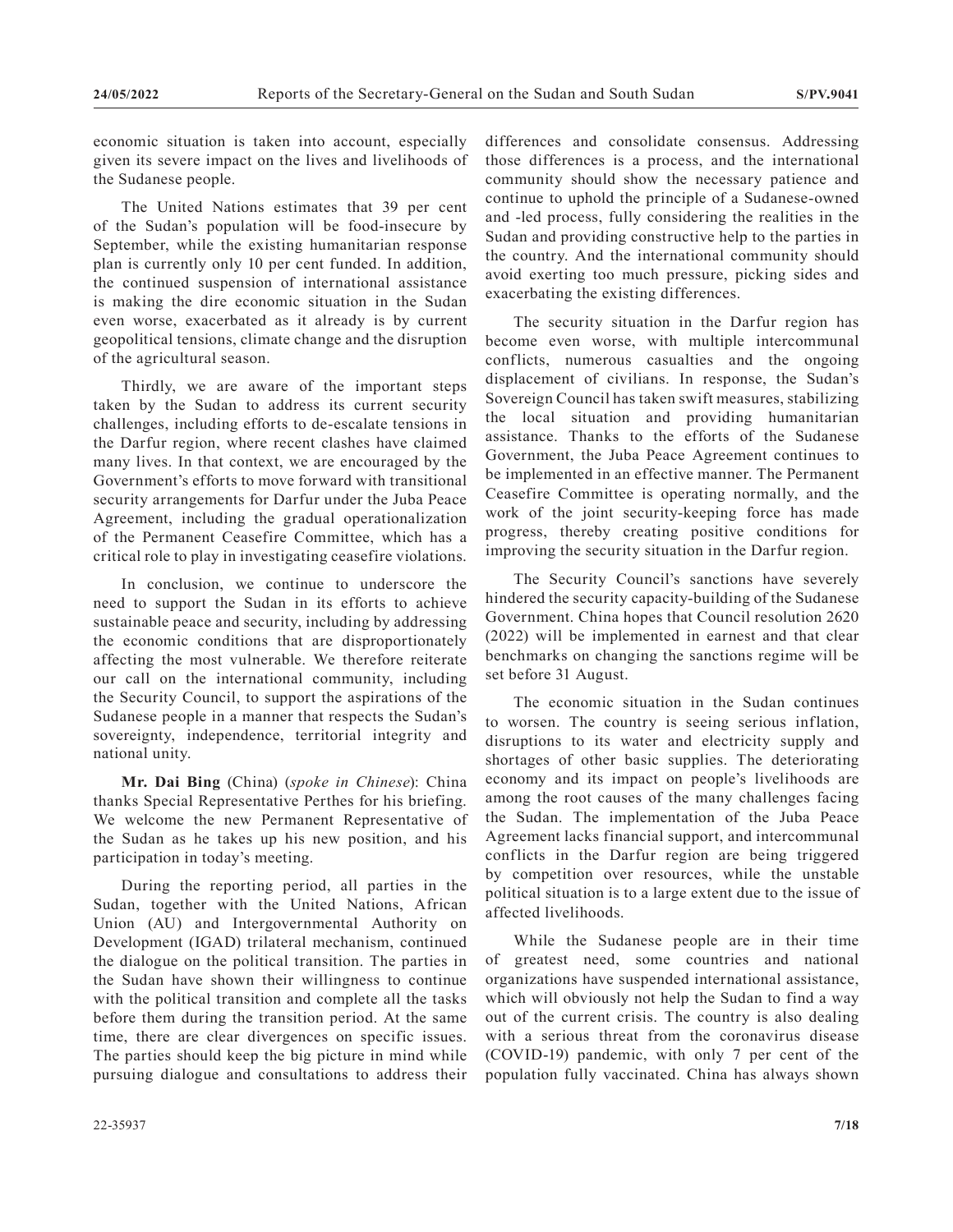solidarity with the Sudan. We were the first country to send a COVID-19 medical expert team to the Sudan, as well as to provide it with vaccine assistance via bilateral channels. We have already sent a total of 23 batches of COVID-19 vaccines and medical supplies and will continue to provide assistance in that regard to the best of our ability.

The United Nations Integrated Transition Assistance Mission in Sudan (UNITAMS) and Special Representative Perthes have focused on the political transition and done extensive work in that regard. We hope that the Special Representative will strengthen communication and coordination with the AU and IGAD as a next step in order to enable the tripartite mechanism to reach its full potential. As the economy in the Sudan continues to worsen, China hopes that UNITAMS will fully implement its mandate to mobilize international assistance to the Sudan. The Permanent Mission of the Sudan, in a letter to the Council dated 18 April, provided a matrix of specific areas and items where UNITAMS can provide assistance to the country. Based on its mandate from the Council, UNITAMS should adjust its priorities in its work, focused on the reality on the ground, in order to better respond to the Sudan's needs.

**Ms. Dautllari** (Albania): I too would like to thank Special Representative Perthes for his briefing and welcome the Permanent Representative of the Sudan to this meeting.

Since we last discussed the United Nations Integrated Transition Assistance Mission in Sudan (UNITAMS) in the Council (see S/PV.9006), it seems that the situation on the ground has continued to deteriorate, as the report of the Secretary-General also indicates (S/2022/400). Human rights violations and abuses are widespread, with zero accountability for the perpetrators. The recent report of the High Commissioner for Human Rights to the Human Rights Council speaks very clearly of the sharp reversal of human rights achievements following the military coup. Albania is deeply concerned about the fact that the accountability measures put in place by the previous civilian Government have been reversed and dismantled by the military authorities. At the same time, there have been some positive developments.

First, we welcome the fact that the trilateral mechanism of cooperation between the United Nations, the African Union and the Intergovernmental Authority on Development has started its work. We

applaud the efforts of the three organizations and their respective Special Representatives and Envoys to work together to consolidate the framework for an inclusive intra-Sudanese dialogue. A genuine dialogue between all stakeholders is needed to end the current political deadlock.

Secondly, the creation of a women's support group facilitated by UNITAMS is an important step towards bringing the voices of women, young people, persons with disabilities and others to the table and mainstreaming a gender perspective into all the items under discussion.

Thirdly, while we welcome the fact that some political detainees have been released, we urge the military and security forces to release all political detainees, cease arbitrary arrests, lift the state of emergency and avoid any acts that may jeopardize the dialogue.

We are very concerned that violence in Darfur has intensified in recent months and is still on the rise, leading to new waves of displacement, intercommunal violence and humanitarian suffering. In order for the Sudan to end the violence, to move forward and to find lasting political solutions, accountability is key. Independent investigations into all acts of violence by all actors are essential — whether in Darfur, in Khartoum or elsewhere.

Finally, as we see from the report, UNITAMS and the Special Representative of the Secretary-General are fulfilling their mandate as entrusted to them by the Council.

Albania supports the work of UNITAMS, and we look forward to the renewal of the mandate.

I wish to stress in conclusion that the dire economic in the Sudan is not due to lack of international support but to a lack of political will on the part of the Sudanese authorities. We are convinced that the international community stands ready to re-engage in the Sudan if true political will to solve this crisis is visible. All Sudanese stakeholders should continue to engage constructively in the political process to restore a constitutionally legitimate transition and to resume the path to civilian leadership and democracy in the Sudan.

**Mr. De Almeida Filho** (Brazil): Let me start by thanking the Special Representative of the Secretary-General for the Sudan, Volker Perthes, for his comprehensive briefing and for his committed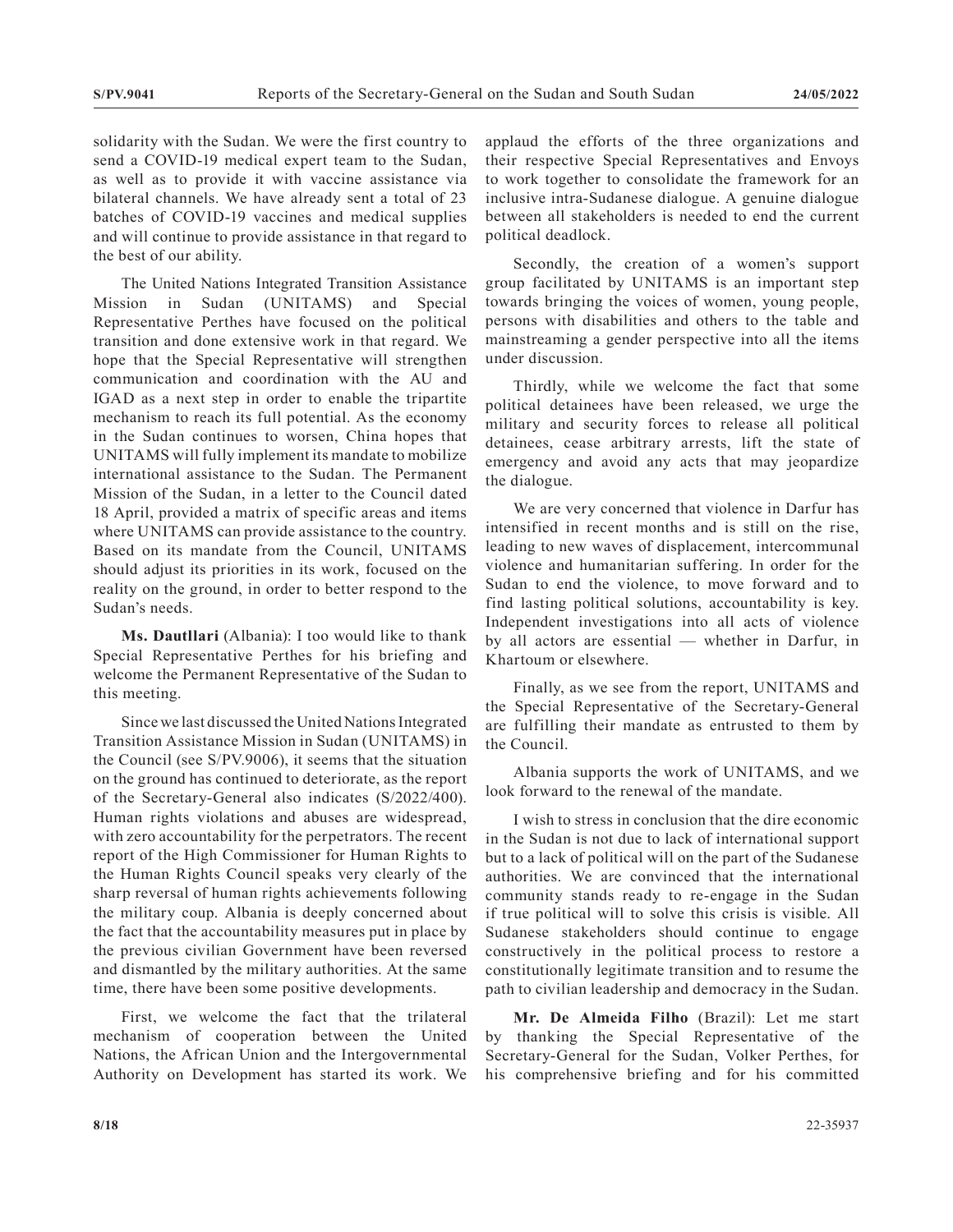work on the ground. I wish also to welcome the new representative of the Sudan to this meeting.

My delegation will raise three points today.

First, we should underscore our concern about the protection of civilians. We extend our heartfelt sympathy and condolences to the families of the victims in Kereneik, West Darfur. We deplore the attacks on health-care facilities and the mass displacement that those waves of violence have caused. We support the investigation announced by the Sovereign Council and call for additional measures to provide protection for civilians in the Darfur region.

Secondly, I would like to commend the activities of the trilateral mechanism – the African Union, the Intergovernmental Authority on Development and the United Nations Integrated Transition Assistance Mission in the Sudan (UNITAMS). We are convinced that solutions to the Sudan's political stalemate should include support at the multilateral and regional levels. Aided by the trilateral mechanism, the current broad, inclusive consultations should rekindle the hopes of the millions of Sudanese who took peacefully to the streets in 2019.

Thirdly, I would like to reiterate the challenges facing the women and peace and security agenda in the Sudan. We commend the Security Council's Informal Expert Group on its efforts to place the spotlight on those challenges. The legitimacy of both the ongoing consultations and the Sudan's transition to democracy is firmly rooted in women's leadership and political participation.

**Ms. Evstigneeva** (Russian Federation) (*spoke in Russian*): We are grateful to the Special Representative of the Secretary-General, Mr. Volker Perthes, for the information he provided on the developing situation in the Sudan. We welcome the participation in today's meeting of the new Permanent Representative of the Sudan to the United Nations, Mr. Al-Harith Idriss Al-Harith Mohamed. We read carefully the most recent quarterly report on the country (S/2022/400) and on the work being done there by the Integrated Transition Assistance Mission in the Sudan (UNITAMS).

The situation in the Sudan remains challenging. The country is in the throes of a political crisis. The Sudanese street remains feverish. The situation has been aggravated by the suspension of a significant portion of donor assistance, which has resulted in humanitarian and socioeconomic challenges.

We fully support the efforts being made by the Government of the Sudan against that background to stabilize the situation and establish a constructive national dialogue. It is vital that the authorities reaffirm their commitment to the Juba Peace Agreement and declare their intent to hold general elections in July 2023. We note that that work is already bearing fruit, given the reduction in the number of demonstrations in the capital. At the same time, we are seriously concerned at the fact that the radicals retain influence in the country and reject the idea of any kind of dialogue with the Government, even through mediation. We expect that the trilateral coordination mechanism, established in March, consisting of the United Nations, the African Union and the Intergovernmental Authority on Development, will contribute to resolving that problem by helping with the intra-Sudanese dialogue.

We remain convinced that the people of the Sudan can on their own resolve their issues through national dialogue. We hope that that process will be inclusive in nature and that all political forces of the country that have the genuine support of the people of the Sudan will participate.

We call on the special political mission and Mr. Perthes personally to strictly abide by their mandate and focus equally on all its components. Particular attention should be paid to helping mobilize international financial and donor assistance so as to support the transitional institutions, the economy and the social sphere, implement the Juba Peace Agreement and tackle the issue of internally displaced persons and refugees. Those tasks cannot be left for later. They are exactly the goals that were set when the Mission was created.

We also note that it is unacceptable to use assistance in economic development and implementing the provisions of the peace agreement for blackmail. That is unfair and inhumane vis-à-vis the Sudanese people, regardless of what part of the country they are in.

The recent intercommunal clashes in Darfur are worrisome. At the same time, we note that the Government of the Sudan is taking measures to react to the situation in line with its capacities and resources. In recent months, deputy governors have been appointed in the states of West and South Kordofan. Some progress has also been made in the formation of a joint security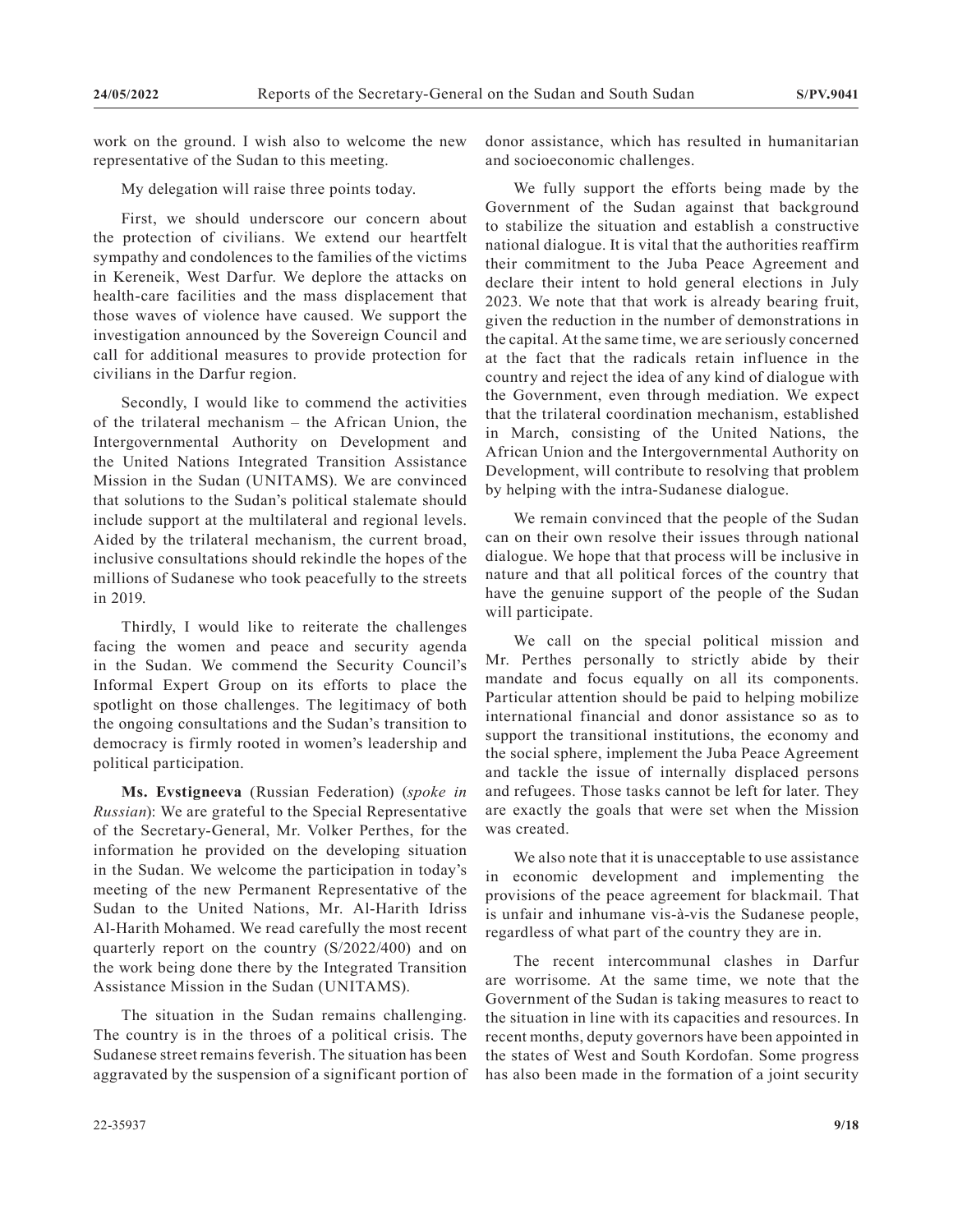force in the region and the work of the Permanent Ceasefire Committee.

We are convinced that under current circumstances it is important to maintain a balanced stance regarding the events in the country; that is especially true for the United Nations. We note with regret that the reports provided by the Secretariat remain politicized. The particular features of Sudanese political culture and the irreversible political changes that have taken place in the country should be borne in mind.

In the very near future, the Security Council will have to work on a draft resolution to extend the mandate of UNITAMS. We categorically oppose the use of that document to exert political pressure on the Sudanese authorities and impose on them questionable schemes and democratizing patterns developed in countries located on other continents. The Sudan is a country with a very rich political, multi-ethnic, cultural and religious past and present, whose citizens can and, most importantly, must find solutions to their own problems. United Nations assistance must be based on respect for the views of the host country, in a spirit of cooperation and a genuine intent to help the people of the Sudan.

**Mr. Raguttahalli** (India): Let me begin by thanking Special Representative of the Secretary-General Volker Perthes for his detailed briefing on the activities of the United Nations Integrated Transition Assistance Mission in Sudan (UNITAMS) concerning the implementation of resolutions 2524 (2020) and 2579 (2021). I also welcome the presence of the Permanent Representative of the Sudan at today's meeting.

The reporting period has not seen any forward movement on issues related to the constitutional order and the democratic transition process. In that context, the formation of a trilateral cooperation mechanism comprising the Intergovernmental Authority on Development, the African Union and the United Nations to support a Sudanese-led process is a welcome initiative. The mechanism has brought about some momentum in the intra-Sudanese talks in recent weeks. We encourage the mechanism to continue its efforts and to assist Sudanese stakeholders in finding a way forward. In this regard, we note the steps undertaken by the Sovereign Council, particularly the release of political detainees.

We continue to underscore the importance of the implementation of the Juba Peace Agreement. In this regard, we note the positive developments, such as further advances in the establishment of governance structures and operationalization of security arrangements in Darfur, including the Permanent Ceasefire Committee and the initiation of the Standby Force. This momentum needs to be sustained in the coming days. We encourage reconstitution of the Disarmament, Demobilization and Reintegration Commission to facilitate integration of signatory armed movements into a security arrangement.

The recent intercommunal violence in West Darfur is a matter of concern and reflects the complex reality on the ground. It is important to take measures to de-escalate tensions and promote active engagement between communities in order to build trust and confidence. There is no room for negative rhetoric or fault-finding. We acknowledge the efforts being made by the Sudanese authorities to open channels of dialogue between the conflicting parties in such places as South Darfur.

On the economic front, we note with concern the points made by the Secretary-General in his report (S/2022/400). The report states that the temporary suspension of a significant portion of international donor assistance, together with the pause in engagement by international financial institutions, severely affected the inflows of overseas development assistance. We believe that the international community needs to avoid linking humanitarian and developmental assistance with progress in the political process. As evident from Secretary-General's report, these measures are exacerbating the humanitarian suffering. There is also an urgent need to scale up assistance as well and to ensure that humanitarian agencies receive the funding they need to fully execute their plans without politicizing the basic needs of people.

UNITAMS support for the Sudan will be critical during the coming months, particularly in assisting the political transition, implementing the Juba Peace Agreement and supporting peacebuilding efforts. After the renewal of its mandate by 3 June, we expect UNITAMS to focus on implementing the core activities of the four strategic objectives in close partnership with the African Union and the Intergovernmental Authority on Development.

India has long-standing relations with the Sudan and its people. Over the years, India has assisted the Sudan through several projects under concessional lines of credit, capacity-building and humanitarian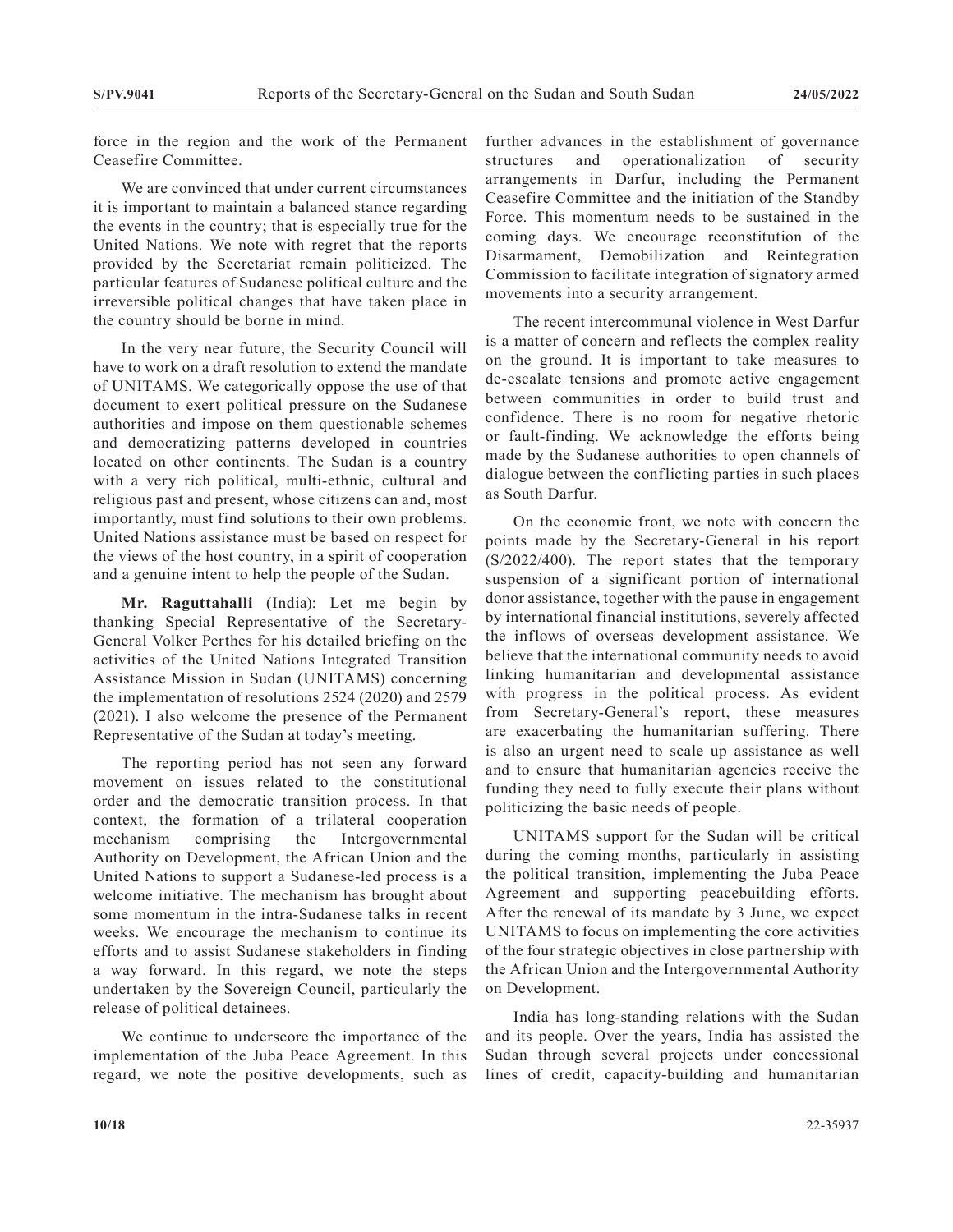assistance. India wishes to see the Sudan emerge as a prosperous, peaceful and stable country and, towards that objective, will continue to support the Sudan and its people in these challenging times.

**Ms. Juul** (Norway): I thank Special Representative of the Secretary-General Perthes for his comprehensive briefing, and for his and his team's tireless efforts in an increasingly challenging environment. I would also like to welcome our new Sudanese colleague to today's meeting.

The Sudan is in a dire situation. The current national crisis may be the worst the country has faced since independence in 1956. While the political deadlock continues, violence has caused immense human suffering in Darfur, with tensions high in other parts of the country as well. The killing and injury of civilians, sexual and gender-based violence and grave violations against children have been documented, and the economic crisis and poor harvests have led to increased prices and constrained supplies, which has had an alarming impact on food security.

Against this disturbing backdrop, Norway fully supports the joint efforts of the United Nations Integrated Transition Assistance Mission in the Sudan (UNITAMS), the African Union and the Intergovernmental Authority on Development aimed at undoing the political crisis. Their role as facilitators is crucial. However, the search for a sustainable agreement should be Sudanese-led and Sudanese-owned.

Historically marginalized groups must also be brought into the process. This includes women and youth — and let me underline the importance of prioritizing their full, equal, and meaningful participation. We appreciate in particular the engagement of women's rights groups, as mentioned by the Special Representative of the Secretary-General. Any agreement or Government resulting from a non-inclusive process will lack credibility with the Sudanese people and the international community. Moreover, there will be no real progress until the authorities have established an enabling environment.

Violence in response to peaceful demonstrations must stop, and all remaining political detainees released without delay. Ending the state of emergency will also send a positive political signal.

Norway is greatly concerned about negative developments in Darfur. The subnational violence has ethnic dimensions, which reminds us of the situation in 2003-2004. This should serve as a warning. The Juba Peace Agreement is important, but only if it is fully implemented. Swift and effective implementation of the transitional security arrangements remains critical. It is also important to address the root causes of recurrent conflicts. But this requires political will — and resources. Mobilizing resources, including for the joint security-keeping force and disarmament, demobilization and reintegration programmes, is first and foremost the responsibility of the authorities, with UNITAMS mandated to provide support, including through the Permanent Ceasefire Committee.

National authorities also bear the primary responsibility for the protection of civilians, including children, and for the prevention of conflict. Signatories of the Juba Peace Agreement, as well as non-signatories, must take urgent and concrete actions to de-escalate and reduce risks of further conflicts, and take active steps to refrain from further harming civilians.

Before concluding, let me again stress that an inclusive political settlement is the surest path to economic recovery and development, improvement of the humanitarian situation and strengthening the protection of civilians. A stable situation will enable Norway and other partners, together with Sudanese authorities, to do more than current precarious circumstances allow. UNITAMS continues to play a key role in supporting the Sudan in reaching this goal. Allow me to be frank: in the current situation, UNITAMS is indispensable. Norway therefore fully supports the renewal of UNITAMS mandate.

**Mrs. Broadhurst Estival** (France) (*spoke in French*): I would like to thank Special Representative Volker Perthes for his very comprehensive briefing. I would also like to welcome the presence in the Chamber today of the Permanent Representative of the Sudan.

I would like to highlight three points.

France reiterates its full support for the joint facilitation of the United Nations, the African Union and the Intergovernmental Authority on Development. It is a viable way out of the current political impasse. We encourage all Sudanese, civilians and military alike, to take part in the dialogue in a spirit of compromise and responsibility.

We call on the military authorities to continue their efforts aimed at creating conditions conducive to ending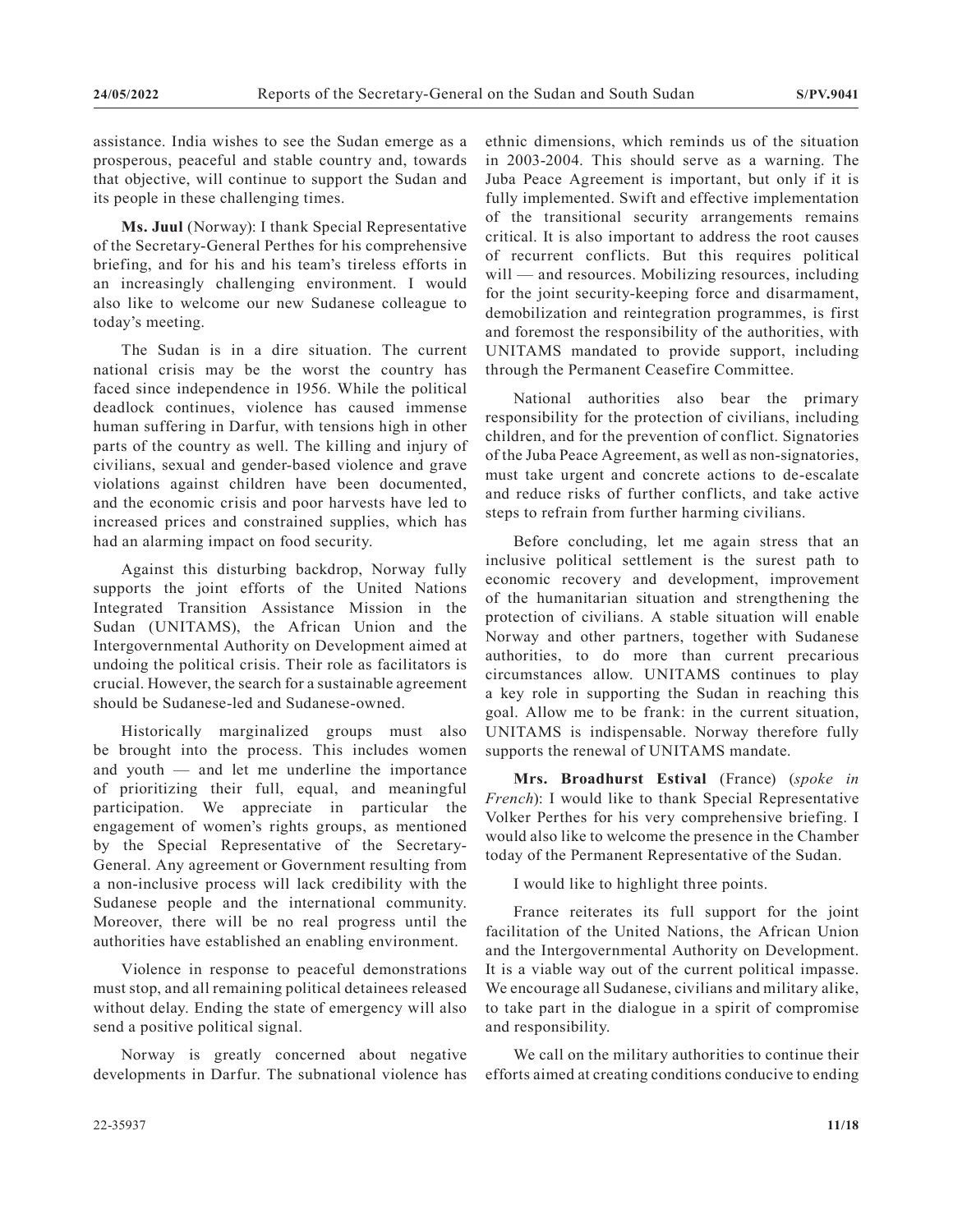the crisis. We take note of the commitments — which must be fulfilled as soon as possible — to returning to a civilian and democratic transition, with the prospect of elections at the end of the process. I would like to remind Council members that this is a commitment made by the authorities that reflects the aspirations of the Sudanese people.

We await the implementation of all the announced measures. In particular, all remaining political prisoners must be released and the state of emergency must be lifted. It is also necessary to put an end to violence against demonstrators, including sexual violence. We also regret the failure to prosecute those responsible for human rights violations.

Political instability continues to worsen the security, economic and humanitarian situation in the Sudan. Every effort must be made to ensure that the political crisis does not fuel a worsening of the security situation, particularly in Darfur. Some progress has been made in training members of the armed groups that signed the Juba agreements. This must continue. We call on the authorities to ensure the protection of civilians, in particular by accelerating the deployment of the joint force and the reintegration of fighters.

We are concerned about the deteriorating economic and humanitarian situation. France and the European Union remain committed to the Sudanese people. European cooperation has therefore been reoriented towards civil society, with  $E12$  million disbursed in support in 2021. European humanitarian assistance has also been maintained, in the amount of  $E$ 40 million for the first five months of 2022. I would also like to point out that the Sudan also benefits from the regional support to the Horn of Africa announced by the European Union, totalling more than  $€633$  million.

Finally, we call on the Sudanese authorities to cooperate fully with the United Nations Integrated Transition Assistance Mission in the Sudan (UNITAMS). The mandate established by the Security Council as the status-of-mission agreement is an obligation for the Sudanese authorities. The members of the Security Council have a responsibility to support the United Nations in the implementation of the tasks entrusted to it. In that regard, we thank the United Kingdom penholder for all its efforts regarding the renewal of the UNITAMS mandate.

**Mr. Gómez Robledo Verduzco** (Mexico) (*spoke in Spanish*): I thank Special Representative of the Secretary-General Perthes for his briefing and commend his work. I welcome the representative of the Sudan.

Restoration of the constitutional order is vital to addressing the deteriorating economic and humanitarian situation in the Sudan, as well as the escalating violence in Darfur. We acknowledge the joint efforts of the United Nations Integrated Transition Assistance Mission in the Sudan, led by Mr. Perthes, the African Union and the Intergovernmental Authority on Development to facilitate a genuinely Sudanese-led and -owned political process. That process has to be implemented with a sense of urgency, because prolonging the status quo will have a negative impact on every aspect of life in the Sudan. We call on all political stakeholders do everything possible to ensure a return to constitutional order as soon as possible. We also call for lifting the state of emergency and releasing those who have been arbitrarily detained, while of course we acknowledge the release of prisoners that occurred recently.

The process must also involve women, since as many of us in the Council have said, the revolution was in large part the result of their work. Despite the deteriorating situation, Sudanese women continue to work for full participation in the political and civic life of their country. We call for including a significant number of diverse women in all the delegations that are participating in the process. In that regard, we welcome the initiative to form a group of Sudanese women to participate on an equal footing in the dialogue facilitated by the trilateral mechanism, with the main objective of advancing an agenda focused on their rights and priorities.

The situation in Darfur has deteriorated significantly. The withdrawal of the African Union-United Nations Hybrid Operation in Darfur has created a security vacuum. Intercommunal fighting has unfortunately increased, resulting in displacement and further exposing women and children to the risk of sexual and gender-based violence. There are mechanisms to address some of the most pressing challenges both in terms of the protection of civilians and reducing tensions, with the Permanent Ceasefire Committee being a case in point. We urge the authorities to continue working for the full implementation of the National Plan on the Protection of Civilians.

However, for security gains to be sustainable, they must go hand in hand with the implementation of other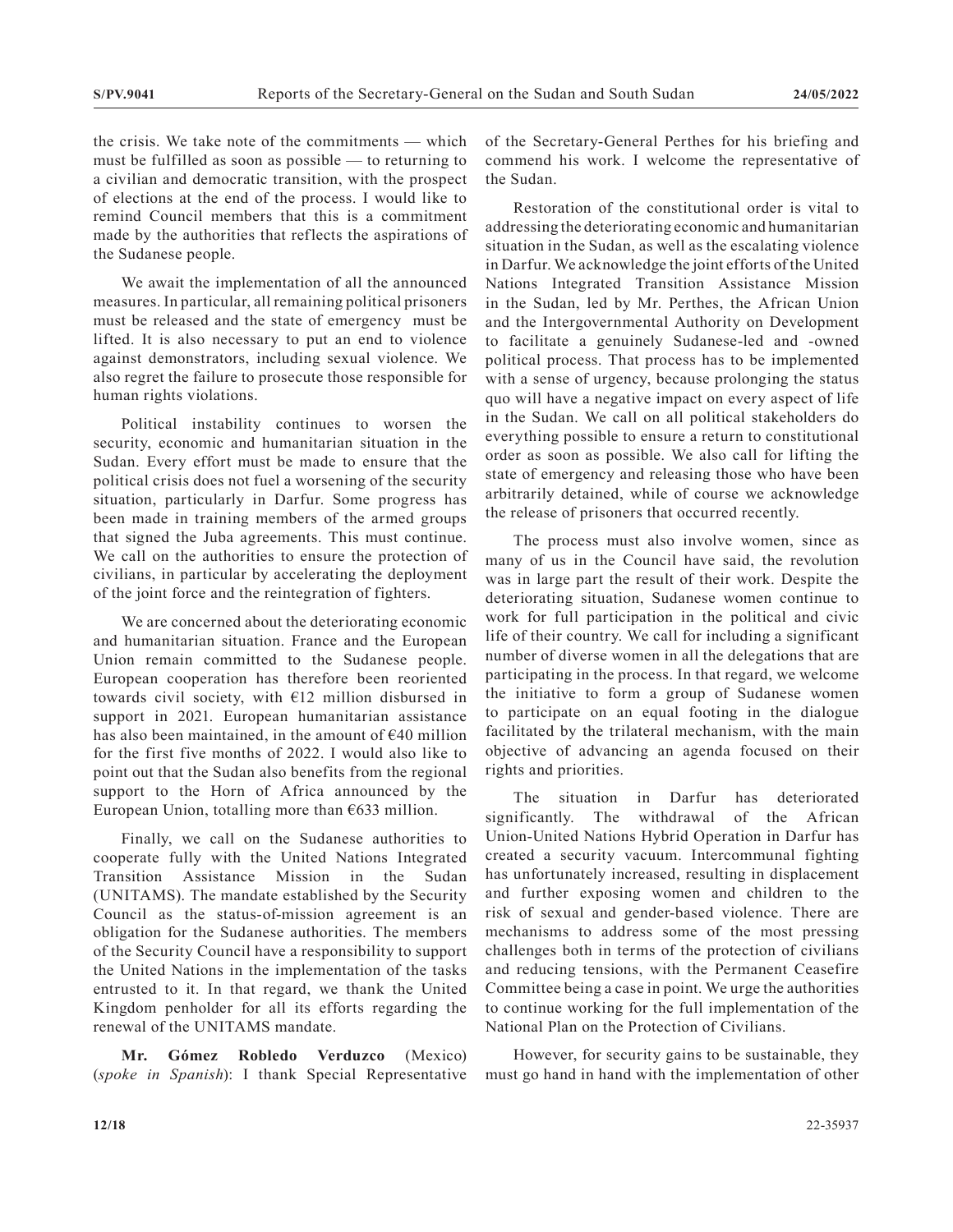aspects of the Juba Peace Agreement. It is critical to address the root causes of intercommunal violence, such as land rights issues, create lasting solutions for internally displaced persons and further the adoption and establishment of transitional justice mechanisms. We reiterate that accountability and other reconciliation mechanisms will be the pillars of peace in Darfur.

I would like to conclude by urging the Sudanese authorities to see to a conclusion the investigations still pending of alleged human rights violations, particularly in the context of the recent demonstrations against the coup d'état, which, as Mr. Perthes said, were largely peaceful. The erosion of the people's confidence in national judicial institutions must be prevented, and there must be full cooperation with international institutions. In that regard, we will be closely following the trial of Mr. Abd-Al-Rahman at the International Criminal Court, which began recently. We are encouraged by the authorities' announcement that they will continue to cooperate with the Court.

**Ms. Byrne Nason** (Ireland): I thank Special Representative of the Secretary-General Perthes for his briefing. I would also like to welcome our new colleague Ambassador Mohamed to our table this morning.

Clearly, the situation in the Sudan is deeply worrying. As we have heard this morning, the country is facing a political, economic, food and humanitarian crisis, with half the population expected to need assistance by September. On its current trajectory, I also fear we may now be seeing the country sliding back into authoritarian control. I echo the Secretary-General's call, and that of the Special Representative today, for a return to the transitional path and to a civilian-led, democratic Government, which should be through an inclusive, Sudanese-owned political dialogue. We commend the joint efforts of the United Nations Integrated Transition Assistance Mission in the Sudan (UNITAMS), the African Union and the Intergovernmental Authority on Development in facilitating political dialogue among all Sudanese stakeholders so far. Mr. Perthes and his team have worked tirelessly in difficult circumstances, and their efforts have our full support.

I encourage all Sudanese stakeholders to play their part, show good faith and create an environment conducive to peace talks and inclusive dialogue. In particular, I urge the military and security authorities to immediately end the violence against civilian

protesters. The Sudanese authorities must ensure the right to peaceful assembly, lift the state of emergency and take concrete steps to hold the security forces and associated armed groups to account. The release of some political detainees last month was welcome news, but I again call for the release of all remaining political activists detained since the October coup. I am encouraged by the involvement of women in the political talks. However, as we heard, Sudanese women legitimately fear a return to the oppression, exclusion and injustice of the Omar Al-Bashir era. The right of the women of the Sudan to play a decisive role in the economy, politics and peacebuilding of their wider society must be protected.

A dire economic picture has steadily worsened since the coup in October. While the invasion of Ukraine has had a significant impact on the prices of food and basic goods in the Sudan, we call on the Sudanese authorities to avoid actions that exacerbate those problems. As we heard just now, 40 per cent of the Sudan's population is on track to be food-insecure by September. I want to note that today is the fourth anniversary to the day of the adoption here in this Chamber of resolution 2417 (2018), on conflict and hunger. We should live up to our responsibilities in the Security Council with regard to that resolution. As for the Sudan's plight, UNITAMS and the Sudan's partners, including the European Union, stand with the people of the Sudan and will continue to provide humanitarian assistance. I want to emphasize that it is vital, indeed fundamental that humanitarian access not be impeded, so that humanitarian support can get to those who need it most.

The political breakdown in Khartoum has also resulted in increased violence in Darfur. Since the withdrawal of the African Union-United Nations Hybrid Operation in Darfur, the Security Council has too often had to discuss violence, mass killings and widespread displacement in Darfur. There has also been a disturbing rise in sexual and gender-based violence in Darfur that simply must end. We welcome the role that the Permanent Ceasefire Committee has been playing in Darfur, but we need to see the National Plan on the Protection of Civilians and the Juba Peace Agreement fully implemented without delay.

In conclusion, I want to reiterate our call for all parties to live up to their commitments to the Sudanese people, and to re-emphasize our support for UNITAMS in continuing its work supporting the Sudan in overcoming its challenges.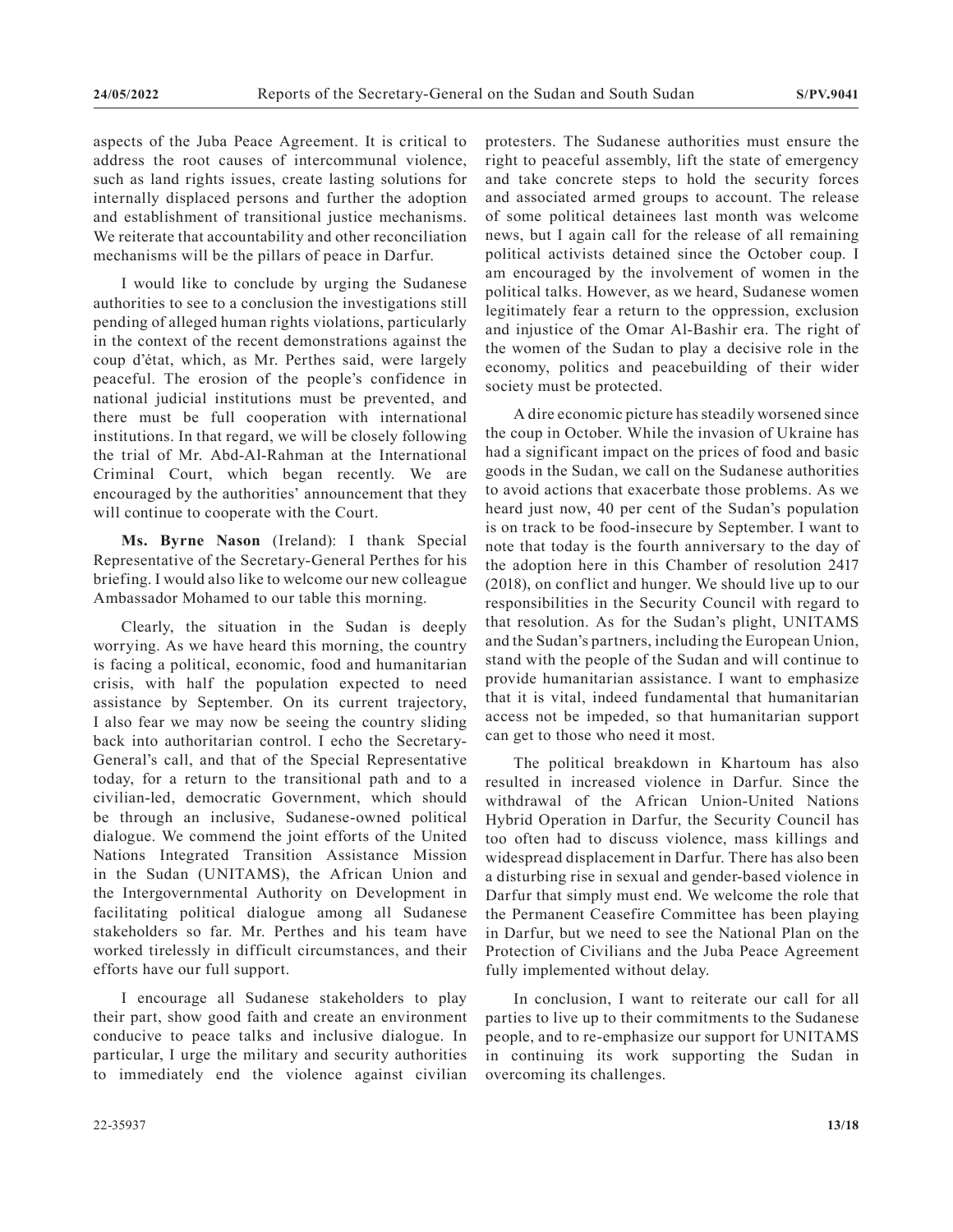**The President**: I shall now make a statement in my capacity as the representative of the United States.

I would first like to thank Special Representative of the Secretary-General Perthes for his comprehensive briefing. We commend his efforts and those of his team supporting the people of the Sudan and their aspirations to restore a civilian-led transition to democracy. Let me also take a moment to welcome the new Permanent Representative of the Sudan to the Security Council. I warmly welcome Ambassador Mohamed.

The United States fully supports the renewal of the mandate of the United Nations Integrated Transition Assistance Mission in the Sudan so that the Mission can continue to serve its vital role in furthering peace, security and stability. Today I would like to discuss three key issues for the United States in the Sudan: the transition to democracy, the release of political prisoners and support to the Sudanese people.

First, the United States is closely following, and fully supports, the collaborative efforts of the United Nations Integrated Transition Assistance Mission in the Sudan, the African Union and the Intergovernmental Authority on Development to facilitate a Sudanese-led process to transition to a fully civilian-led democracy. We strongly encourage the Sudanese people — civilians and military personnel alike — to use that process to make rapid progress on the framework for a civilianled transitional Government. We are encouraged by the outreach and progress that we have seen so far.

As that process gains momentum, as other speakers have said, we must make sure that women, young people and members of other marginalized groups enjoy full, effective and meaningful participation and inclusion throughout every stage of the process. That is the hallmark of a true democracy, and including women makes it more likely that the transition will be peaceful.

We are hopeful that the tripartite-facilitated dialogue will succeed — and soon. The transfer of power to a civilian-led Government will enable the resumption of international financial support and development assistance — support that is desperately needed. To make sure that progress happens and that the people of the Sudan are well served, we are prepared to levy consequences on those who impede or otherwise spoil the Sudan's transition to democracy.

Secondly, while we welcome the recent release of some political prisoners, the United States reiterates its call for an immediate end to unjust detentions of civil society activists, politicians, journalists, cultural figures and humanitarian workers. Lifting the state of emergency and ending the use of violence against protesters would send a strong signal to the Sudanese people that the authorities are serious about good governance.

Thirdly and finally, while progress is made towards the election of a civilian-led Government, the United States will continue to support the Sudanese people. The continued violence throughout the Sudan demonstrates the urgent need for the protection of civilians. The Sudan needs security sector reform, robust international monitoring and reporting mechanisms and comprehensive, inclusive and transparent transitional justice processes, including accountability. In the meantime, the United States will continue to provide humanitarian assistance to the Sudanese people and support for civil society.

In conclusion, we stand with the Sudanese people in their pursuit of a democratic, human-rights-respecting and prosperous Sudan. We will continue to add our voice to bolster theirs and take action to help them create a peaceful, democratic Sudan.

I now resume my functions as President of the Council.

I would like to again draw the attention of speakers to paragraph 22 of presidential note S/2006/507, which encourages all participants in Council meetings to deliver their statements in five minutes or less, in line with the Security Council's commitment to making more effective use of open meetings.

I give the floor to the representative of the Sudan.

**Mr. Mohammed** (Sudan) (*spoke in Arabic*): At the outset, allow me to extend my warm congratulations to you, Mr. President, on your country's presidency of the Security Council this month. We affirm our readiness to work with you on issues related to the Sudan in the Council. I would also like to express our appreciation to the United Kingdom for its presidency of the Security Council last month.

I would also like to thank Mr. Volker Perthes, Special Representative of the Secretary-General and Head of the United Nations Integrated Transition Assistance Mission in the Sudan (UNITAMS), for his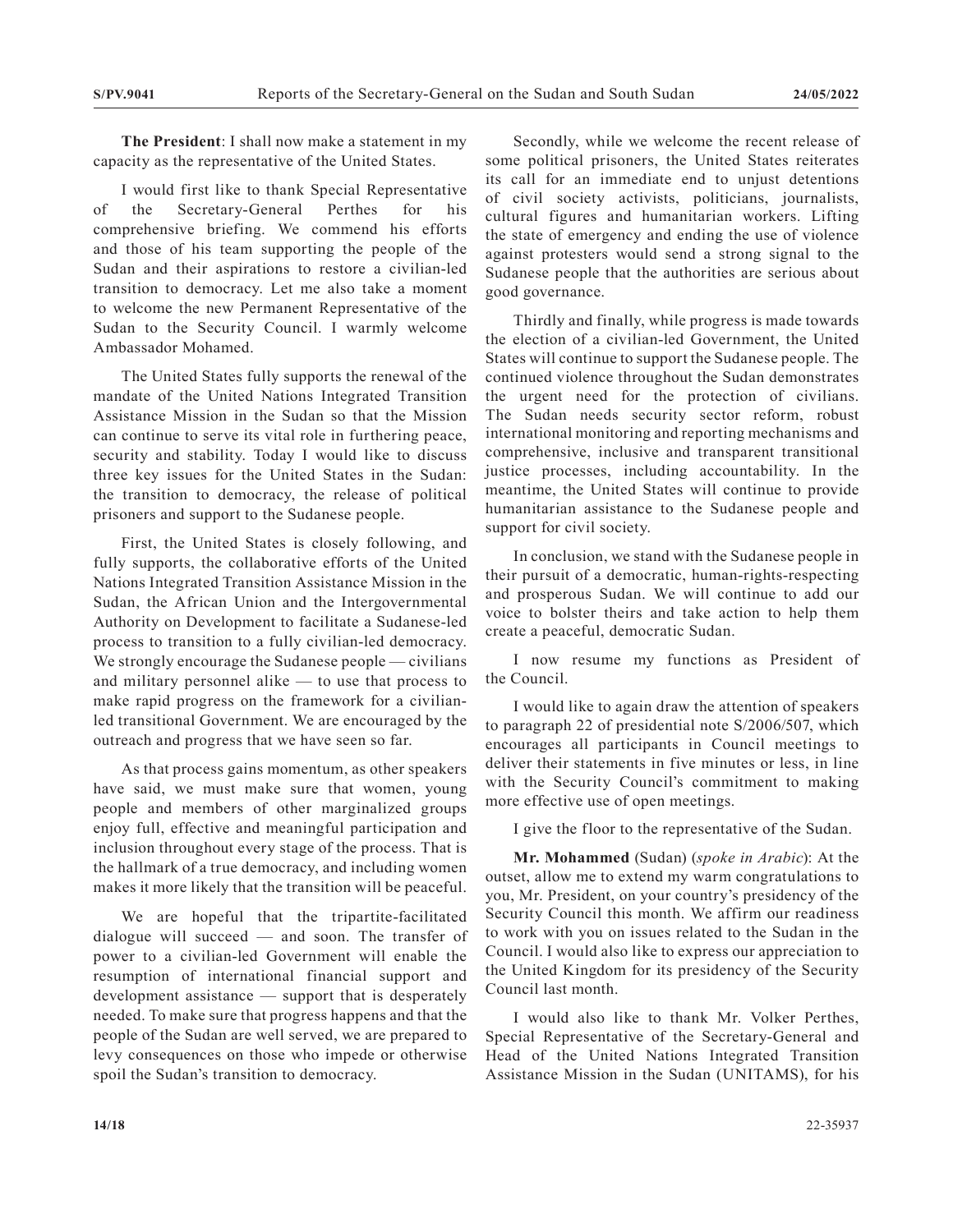briefing today. We have also taken note of the report of the Secretary-General to the Council (S/2022/400).

For some months, the Sudanese situation has been witnessing an ongoing movement that seeks to make the political transition in the Sudan a success and puts the country on its path towards democracy, freedom, peace and justice in order to form a civilian Government by means of a national consensus as a result of a negotiating process under the tripartite mechanism of the United Nations, the African Union and the Intergovernmental Authority on Development, in which several organizations and political actors have begun to participate constructively. Lieutenant General Abdel-Fattah Al-Burhan, Head of the transitional Sovereign Council, assured me that he had informed the representative of the Secretary-General and Head of UNITAMS of the efforts to unify initiatives and reach a meaningful national consensus in order to form a broadbased civilian Government. In that case, the military component would hand over power to that Government; the other option is to complete the transitional period and avail the country of democratic elections, which is the ultimate goal of the transitional period. We appreciate the support of the United Nations to reach a negotiated national consensus solution in the Sudan.

I would like to focus on the following three points related to the overall situation in the Sudan, as well as a fourth point related to the work of UNITAMS and the Sudanese Government's outlook regarding that work. In addition, we would like to make comments regarding the Secretary-General's remarks contained in his report before this meeting.

First, with regard to the security situation and the implementation of the Juba Peace Agreement, we note that the Sudanese Government is working in full coordination with the partners of the peace process in order to implement the terms of the Agreement. In that regard, the first batch of forces from the movements that signed the Juba Peace Agreement will graduate within the next few days. It is a 2,000-strong force that constitutes the first batch of the joint security force to maintain security and protect civilians in Darfur, which will have a strength of 12,000, divided equally between Government forces and the forces of the factions that signed the Peace Agreement.

The graduation of that first batch is an essential step in implementing the security arrangements clause. It comes in parallel with the armed factions' response to the decisions announced at the meeting of the Joint Supreme Council for Security Arrangements, which was held in El Fasher in March, especially those related to collecting weapons in cities and state capitals and assembling the movements' forces in locations outside cities.

I would like to clarify that, as part of implementing the provisions of the Juba Peace Agreement, the Government is facilitating the work of the Permanent Ceasefire Committee, which is headed by UNITAMS, while the Committee continues its work in the states of Darfur. It is worth noting that the Government is committed to maintaining the ceasefire and the laying down of arms, even by non-signatories to the Juba Peace Agreement, in order to build trust and ensure that such parties join the overall peace process. The Government has the strong political will to implement the provisions of the Juba Peace Agreement, including with regard to security arrangements, the demobilization, disarmament and reintegration programmes as well as the formation and deployment of the joint civilian protection force in order to strengthen security in Darfur.

We would like to stress that those tasks are hard and challenging and that it is difficult for the Government of the Sudan to undertake them alone in the required manner. We therefore call on the international community to share the burden by providing the necessary financial and technical support in that regard. We expect that UNITAMS will play a major role to that end.

We are determined to continue working to improve the security situation in Darfur by implementing the Juba Peace Agreement, collecting unauthorized weapons, achieving justice and accountability, implementing the National Plan on the Protection of Civilians with the participation of the signatories to the Juba Peace Agreement and working to negotiate with the Abdul Wahid faction on the peace process.

In Darfur, we are witnessing an important transition from peacekeeping to peacebuilding. We need the support of the international community for the transitional Government to ensure that security and stability sustainably prevail in the region.

Secondly, the tribal clashes that erupted in the town of Kereneik, in the Western State of Darfur, are regrettable. As I pay tribute to the victims, I also wish a speedy recovery to the injured. I would like to point out that the tribal clashes in Darfur can be understood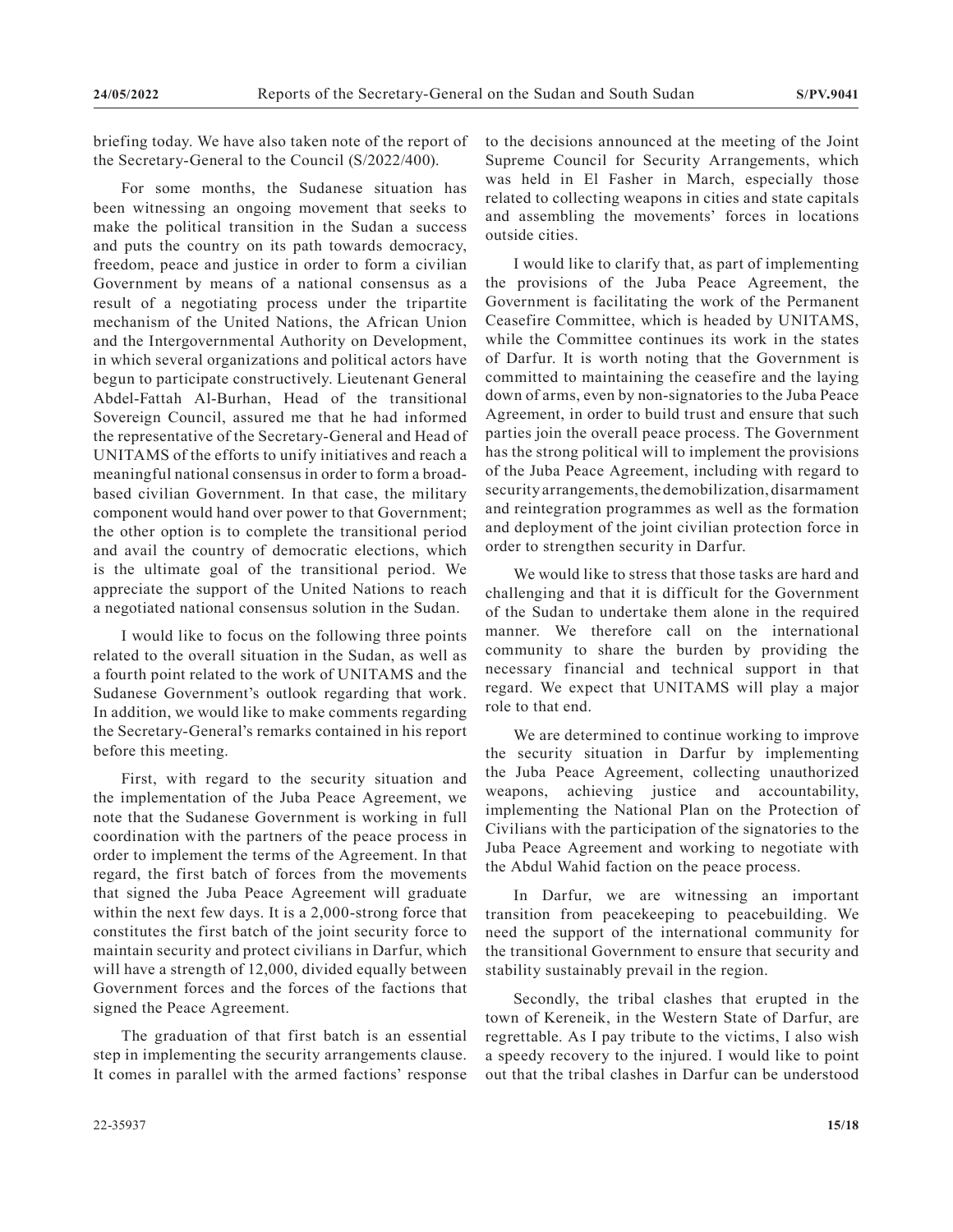only by placing them in their correct context as an integral part of the huge security burden that the Government inherited from the previous regime, while the Government is making every effort to find a lasting solution to such challenges.

Furthermore, we note that, immediately after the outbreak of the tribal clashes, the Sovereig Council, as well as the National Council for Security and Defence, held emergency meetings. That resulted in measures being taken, including urgently sending troops from the armed forces to the region in order to restore security and peace, strengthen border controls to prevent the flow of small arms and light weapons, initiate comprehensive investigations and make those responsible accountable, while also expediting the provision of humanitarian aid to those affected by tribal violence. Those actions seek the de-escalation and non-recurrence of tribal clashes. To that end, a member of the Sovereign Council accompanied, by a high-level delegation, visited the city of El Geneina. In the wake of that visit, effective decisions were made to implement the measures just mentioned.

Thirdly, the Sudan also continues to implement economic reforms that can have a great impact on large swathes of the population, with a view to resolving inherited economic issues. Those are important reforms, and we hope to receive more development aid and strengthen cooperation with bilateral partners that want to see a successful transition in the Sudan. That includes obtaining funding from international financial institutions in order to mitigate the impact of those reforms and alleviate the Sudan's external debt burden pursuant to the initiative for highly-indebted poor countries.

The Sudan has also opened its doors to host refugees from some of its neighbouring countries affected by unprecedented circumstances, particularly Ethiopia and South Sudan. My country has therefore become the largest refugee hosting country on the African continent. The Sudan continues to receive refugees from neighbouring countries, based on its values and morals and in order to fulfil its international obligations. We urge the international community to further assume its responsibilities with regard to the burden that the Sudan has taken on as a result of the waves of refugees and the growing pressure on local Governments and host communities, which has exacerbated the economic situation and the spread of the coronavirus disease.

Fourthly, the Government is eager to engage constructively with UNITAMS and has therefore once again set up the national executive mechanism for that purpose. That coordinating mechanism is headed by the Ministry for Foreign Affairs and includes relevant bodies and institutions. During the previous period, the mechanism studied the Mission's actions since its inception, two years ago, and established an 11-point matrix based on the terms of reference governing the work of the transitional Government and the work of the Mission, namely, the Constitutional Declaration, the Juba Peace Agreement and the letter sent by the Sudan to the Secretary-General and the Security Council in February 2020 to establish the Mission. The matrix was sent to the Council and the Secretariat. We believe that there is a need to objectively reassess UNITAMS, as it is an international mechanism for providing support and advice to the Government and civilians in peacebuilding during the transitional period. We must agree on a systematic framework and a new conceptual context and work together to prevent conflicts and promote the stability of local communities by prioritizing actions based on local realities in conflict situations and the manner of resolving those conflicts.

The achievements and failures of the Mission must also be assessed in a rational way, which was agreed by Mr. Perthes yesterday and identified among the main priorities for the peacebuilding operation in the Sudan, which is facing massive challenges. Maintaining sustainable peace in the Sudan should be the most important objective of UNITAMS, in addition to promoting democratic governance and mobilizing financial and development support to enforce the Juba Peace Agreement. In that regard, the process of protecting civilians in Darfur is the most important objective, which requires mobilizing economic and development support, coordinating humanitarian aid and activating the peacebuilding process.

Historically, the Sudan has cooperated with the United Nations in several operations. That includes productive development projects, relief operations under the auspices of the Office for the Coordination of Humanitarian Affairs, Operation Lifeline, during the third democracy in the 1980s, as well as support for refugees owing to the Sudan's location in Africa, which attracts illegal migrants and refugees.

We believe that development support should not be linked to political conditions, because that would harm the integrated peacebuilding operation conducted by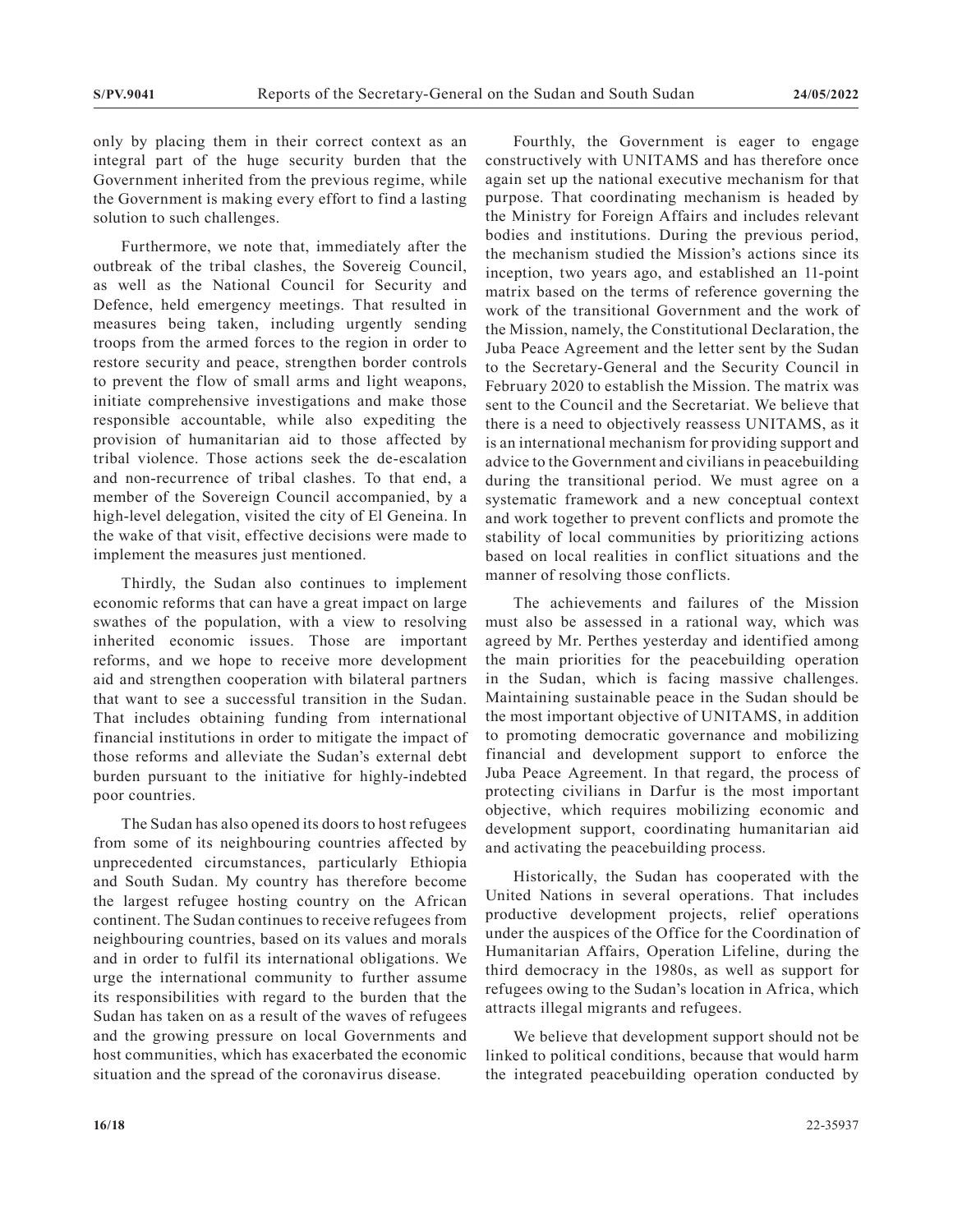UNITAMS. Violence has numerous causes and exists in all the communities of the world. The peacebuilding process must implement its priorities in order to be able to manage tribal skirmishes and societal violence. The protection of civilians is a relative issue that is subject to interests related to economic resources and achieving economic and development prosperity, which would reduce community disagreements, particularly in conflict areas. It is for that reason that the United Nations peacebuilding operation was established.

We must also consider cross-border factors that threaten national security and public order in Darfur, bearing in mind the prevailing circumstances in the neighbourhood. We hope that the peacebuilding process will include support to prevent the proliferation of small arms and address the causes of gender-based violence. We must also strengthen national efforts to bolster the police, security and judicial systems in Darfur. It is clear that it is a mistake to suspend democratic governance because of a lack of a legal reason for its continuation. We must mobilize exterior resources to support the Darfur Permanent Ceasefire Committee.

Without international support, the process for security arrangements and protecting civilians would flounder, as we do not have sufficient resources. Other financing challenges also threaten our work, particularly with regard to supporting children in areas of armed conflict and the efforts of the National Council for Child Welfare.

We hope to implement the National Plan on Civilian Protection in Darfur, headed by the Minister of the Interior, which was submitted to the Security Council. Despite its meagre resources, the Ministry of Finance allocated a budget for strengthening the protection of civilians and the flows of refugees to the east of the Sudan. It is sometimes said that the laws that truly prevent us from acting are the same ones for which we are criticized for our inaction. We hope that is not true in our case.

The current political situation is scalable with the efforts made by Mr. Perthes by coordinating national initiatives with a view to forming a third transitional civilian Government. That is possible with national consensus and national perspective.

Peacebuilding also is affected by insufficient financing at the community level, which negatively impacts the situation of internally displaced persons. Mechanisms for resolving local conflicts must be

promoted, and gaps related to the protection of civilians must be addressed because they, in turn, result in the financial inability to enforce the National Plan on the Protection of Civilians. There are also security challenges posed by cross-border armed groups.

The funding of these operations must therefore be reviewed by the international community, while the authorities are willing to cooperate with the United Nations in order to bolster the protection of civilians.

Reducing the scope of peacebuilding activities because of an unclear political environment is unwise, in our view, because had it not been for the complex peace situation, the Government of the Sudan would not have requested the help of a United Nations mission. Limiting peacebuilding activities because of the political landscape will have negative consequences. In that connection, we commend the United Nations Peacebuilding Fund for the \$20 million allocated to support the community needs of the eight affected regions of Darfur.

We welcome the Secretary-General's remarks in his current report, particularly those in support of the democratic transition by emphasizing the importance of peace, dialogue and national spirit under the auspices of the United Nations and the tripartite regional mechanism to form a broad-based civilian Government and complete lasting peace negotiations with the factions in Darfur and South Kordofan. We support his call for all national actors and stakeholders to overcome obstacles and create an environment conducive to moving forward. The Secretary-General stressed that the region and the international communities are ready to provide support.

The Secretary-General also commended the initiative of human rights groups and the participation of Sudanese women in the peace process. We value his call for taking into consideration the humanitarian situation in the Sudan, which is affected by the economic and climate crisis, as well as the interruptions of the global supply, which directly affects the inflation rate and increases the poverty level, given that only 15 per cent of humanitarian needs are being met. The Secretary-General also mentions the importance of Member States supporting Sudanese social and human capital, including the promotion of private partnerships within the international financial institutions.

The Secretary-General welcomed the national efforts made to strengthen the joint force in maintaining